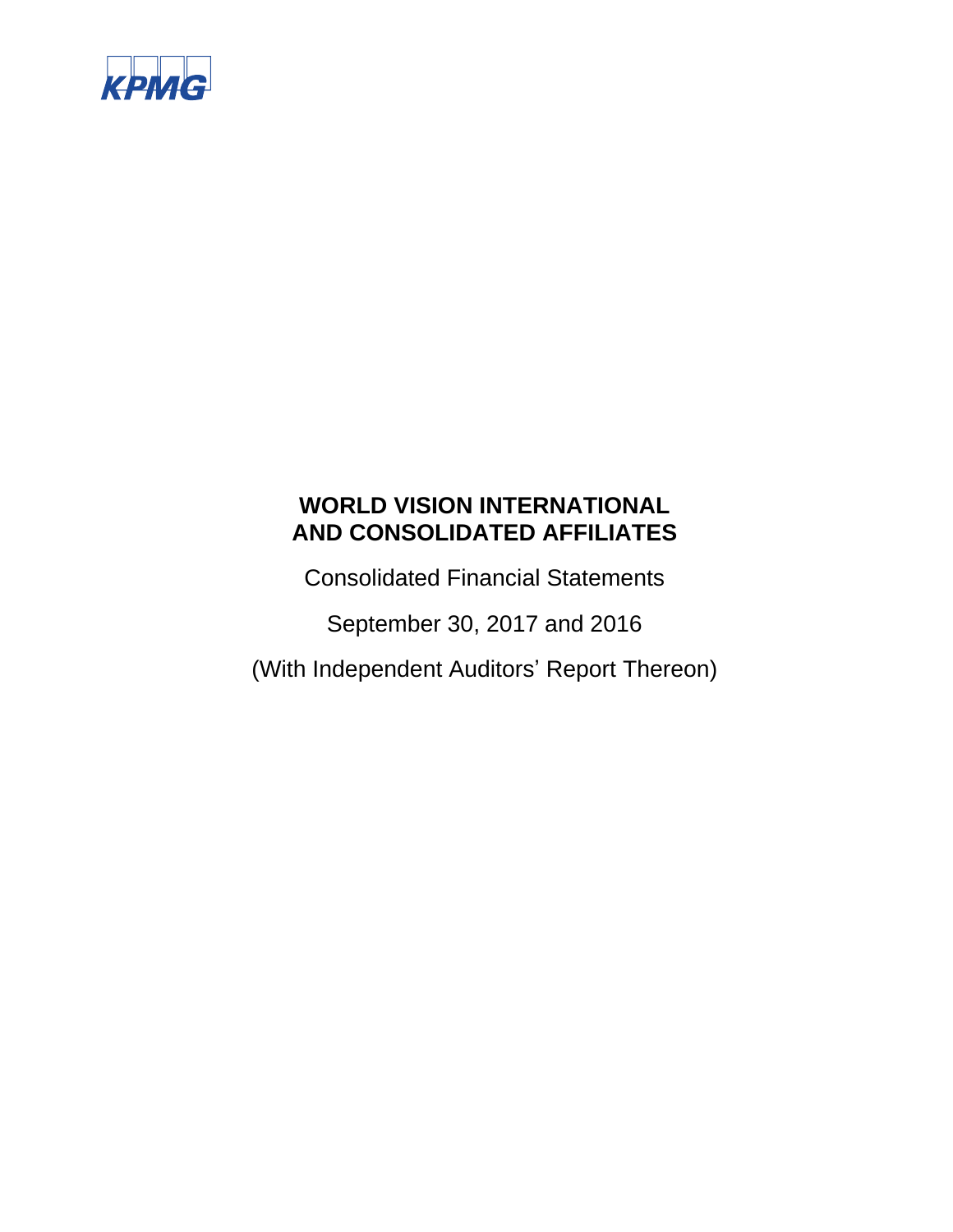

KPMG LLP Suite 2900 1918 Eighth Avenue Seattle, WA 98101

### **Independent Auditors' Report**

The Board of Directors World Vision International:

We have audited the accompanying consolidated financial statements of World Vision International and consolidated affiliates (the Organization), which comprise the consolidated statements of financial position as of September 30, 2017 and 2016, and the related consolidated statements of activities and cash flows for the years then ended, and the related notes to the consolidated financial statements.

# **Management's Responsibility for the Financial Statements**

Management is responsible for the preparation and fair presentation of these consolidated financial statements in accordance with U.S. generally accepted accounting principles; this includes the design, implementation, and maintenance of internal control relevant to the preparation and fair presentation of consolidated financial statements that are free from material misstatement, whether due to fraud or error.

### **Auditors' Responsibility**

Our responsibility is to express an opinion on these consolidated financial statements based on our audits. We conducted our audits in accordance with auditing standards generally accepted in the United States of America. Those standards require that we plan and perform the audits to obtain reasonable assurance about whether the consolidated financial statements are free from material misstatement.

An audit involves performing procedures to obtain audit evidence about the amounts and disclosures in the consolidated financial statements. The procedures selected depend on the auditors' judgment, including the assessment of the risks of material misstatement of the consolidated financial statements, whether due to fraud or error. In making those risk assessments, the auditor considers internal control relevant to the entity's preparation and fair presentation of the consolidated financial statements in order to design audit procedures that are appropriate in the circumstances, but not for the purpose of expressing an opinion on the effectiveness of the entity's internal control. Accordingly, we express no such opinion. An audit also includes evaluating the appropriateness of accounting policies used and the reasonableness of significant accounting estimates made by management, as well as evaluating the overall presentation of the consolidated financial statements.

We believe that the audit evidence we have obtained is sufficient and appropriate to provide a basis for our audit opinion.

# **Opinion**

In our opinion, the consolidated financial statements referred to above present fairly, in all material respects, the consolidated financial position of World Vision International and consolidated affiliates as of September 30, 2017 and 2016, and the changes in their net assets and their cash flows for the years then ended in accordance with U.S. generally accepted accounting principles.



Seattle, Washington May 7, 2018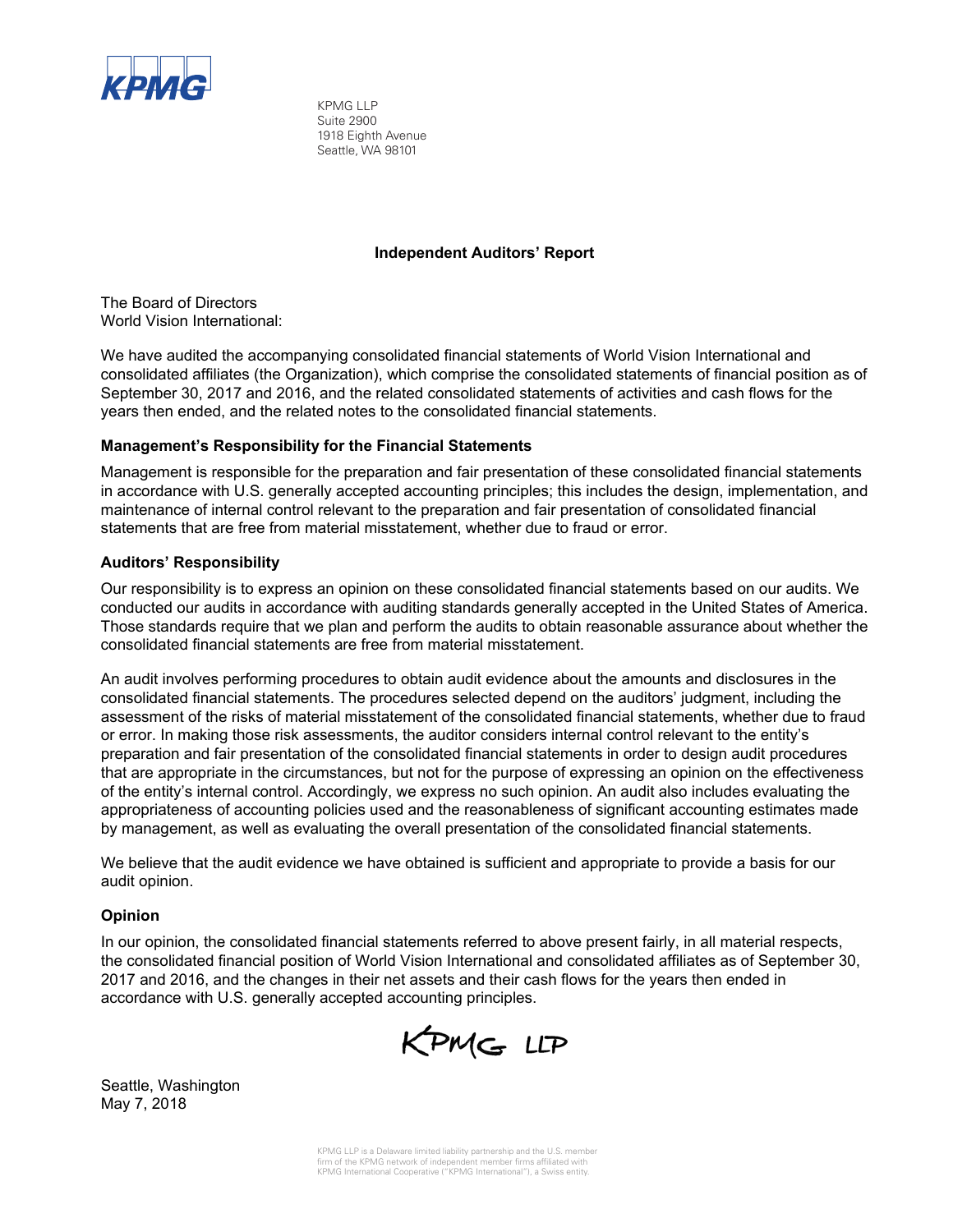Consolidated Statements of Financial Position

September 30, 2017 and 2016

(Amounts in thousands)

| <b>Assets</b>                                     | 2017            | 2016      |
|---------------------------------------------------|-----------------|-----------|
| Cash and cash equivalents                         | \$<br>422,385   | 333,649   |
| Investments (note 4)                              | 91,678          | 76,503    |
| Due from unconsolidated affiliates (note 5)       | 8,855           | 4,449     |
| Accounts receivable                               | 22,311          | 11,774    |
| Microfinance loans receivable, net (note 6)       | 569,962         | 489,114   |
| Inventories                                       | 52,506          | 100,972   |
| Prepaid expenses                                  | 29,410          | 32,182    |
| Land, buildings and equipment, net (note 7)       | 82,256          | 87,747    |
| Foreign exchange contracts (notes 4 and 8)        | 11,648          | 17,033    |
| Other assets                                      | 22,288          | 17,718    |
| <b>Total assets</b>                               | \$<br>1,313,299 | 1,171,141 |
| <b>Liabilities and Net Assets</b>                 |                 |           |
| Liabilities:                                      |                 |           |
| Accounts payable                                  | \$<br>120,887   | 98,386    |
| Accrued expenses                                  | 90,827          | 95,529    |
| Deposits from microfinance institution clients    | 75,895          | 56,781    |
| Due to unconsolidated affiliates (note 5)         | 8,258           | 225       |
| Notes payable (note 9)                            | 402,558         | 317,759   |
| Foreign exchange contracts (notes 4 and 8)        | 20,696          | 21,930    |
| <b>Other liabilities</b>                          | 27,936          | 20,353    |
| <b>Total liabilities</b>                          | 747,057         | 610,963   |
| Net assets (note 10):                             |                 |           |
| Unrestricted:                                     |                 |           |
| Noncontrolling financial interest in subsidiaries | (11, 165)       | (8,650)   |
| Other unrestricted                                | 324,078         | 283,657   |
| Total unrestricted net assets                     | 312,913         | 275,007   |
| <b>Temporarily restricted</b>                     | 253,329         | 285,171   |
| Total net assets                                  | 566,242         | 560,178   |
| Total liabilities and net assets                  | \$<br>1,313,299 | 1,171,141 |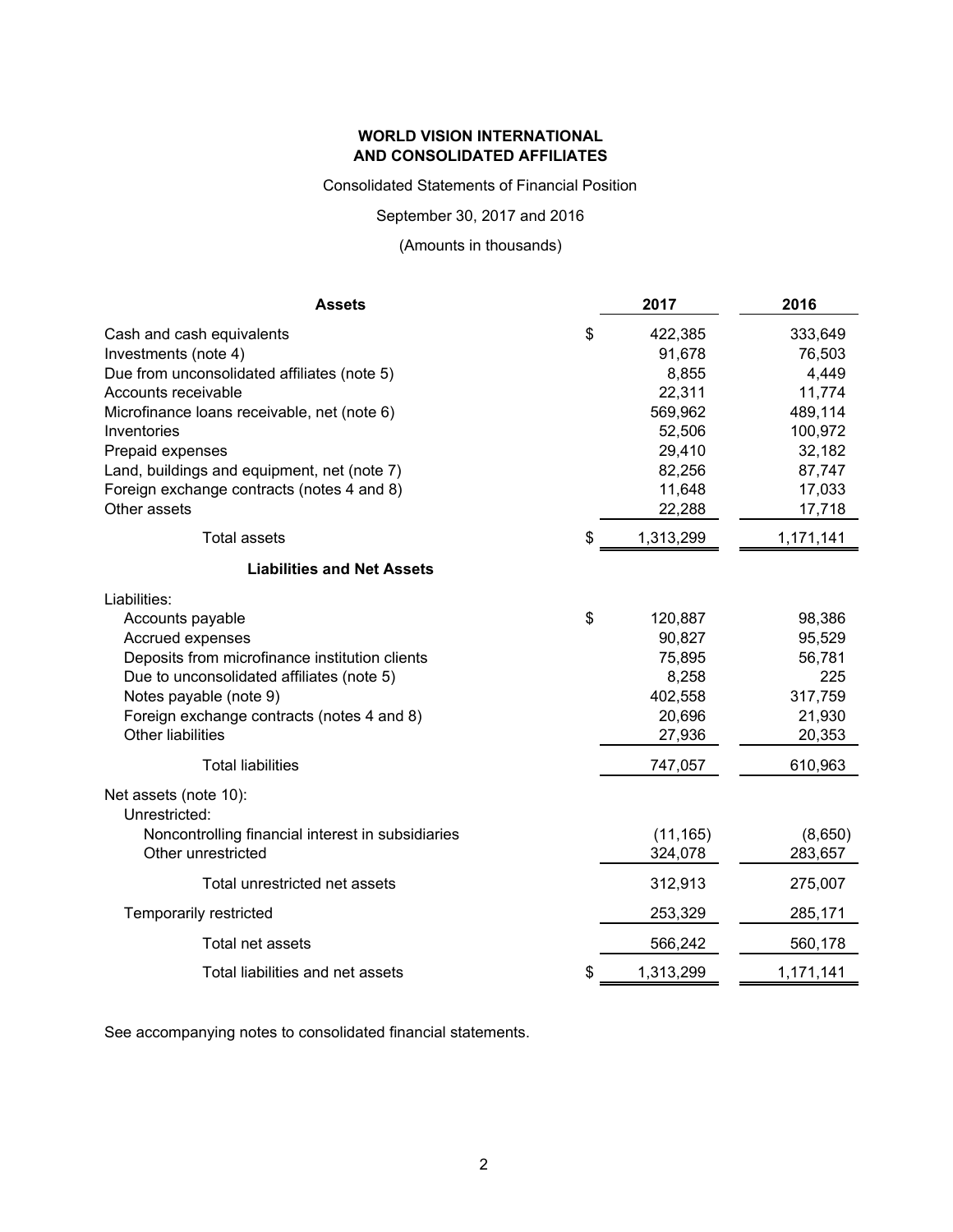Consolidated Statements of Activities

Year ended September 30, 2017

(Amounts in thousands)

|                                                                                                                                      | <b>Unrestricted</b>        | <b>Temporarily</b><br>restricted    | <b>Total</b>         |
|--------------------------------------------------------------------------------------------------------------------------------------|----------------------------|-------------------------------------|----------------------|
| Revenues, gains, and other support from donors (note 12):<br>Contributions<br>Gifts-in-kind<br>Net assets released from restrictions | \$<br>149,466<br>1,827,945 | 1,393,923<br>402,180<br>(1,827,945) | 1,543,389<br>402,180 |
| Total revenues from donors                                                                                                           | 1,977,411                  | (31, 842)                           | 1,945,569            |
| Other revenue and gains<br>Change in cumulative unrealized loss on                                                                   | 223,690                    |                                     | 223,690              |
| foreign exchange contracts (note 8)                                                                                                  | (4, 151)                   |                                     | (4, 151)             |
| Total revenues, gains, and other support                                                                                             | 2,196,950                  | (31, 842)                           | 2,165,108            |
| Expenses:<br>Program services:                                                                                                       |                            |                                     |                      |
| International relief and community development                                                                                       | 1,825,389                  |                                     | 1,825,389            |
| Microenterprise development                                                                                                          | 181,408                    |                                     | 181,408              |
| Program support services                                                                                                             | 61,847                     |                                     | 61,847               |
| Total program services                                                                                                               | 2,068,644                  |                                     | 2,068,644            |
| Administrative costs:<br>Supporting services<br>Fund-raising                                                                         | 72,243<br>22,001           |                                     | 72,243<br>22,001     |
| Total administrative costs                                                                                                           | 94,244                     |                                     | 94,244               |
| Total expenses                                                                                                                       | 2,162,888                  |                                     | 2,162,888            |
| Change in net assets before the pension<br>actuarial gain                                                                            | 34,062                     | (31, 842)                           | 2,220                |
| Pension actuarial gain (note 13)                                                                                                     | 3,844                      |                                     | 3,844                |
| Change in net assets                                                                                                                 | 37,906                     | (31, 842)                           | 6,064                |
| Net assets at beginning of year                                                                                                      | 275,007                    | 285,171                             | 560,178              |
| Net assets at end of year                                                                                                            | \$<br>312,913              | 253,329                             | 566,242              |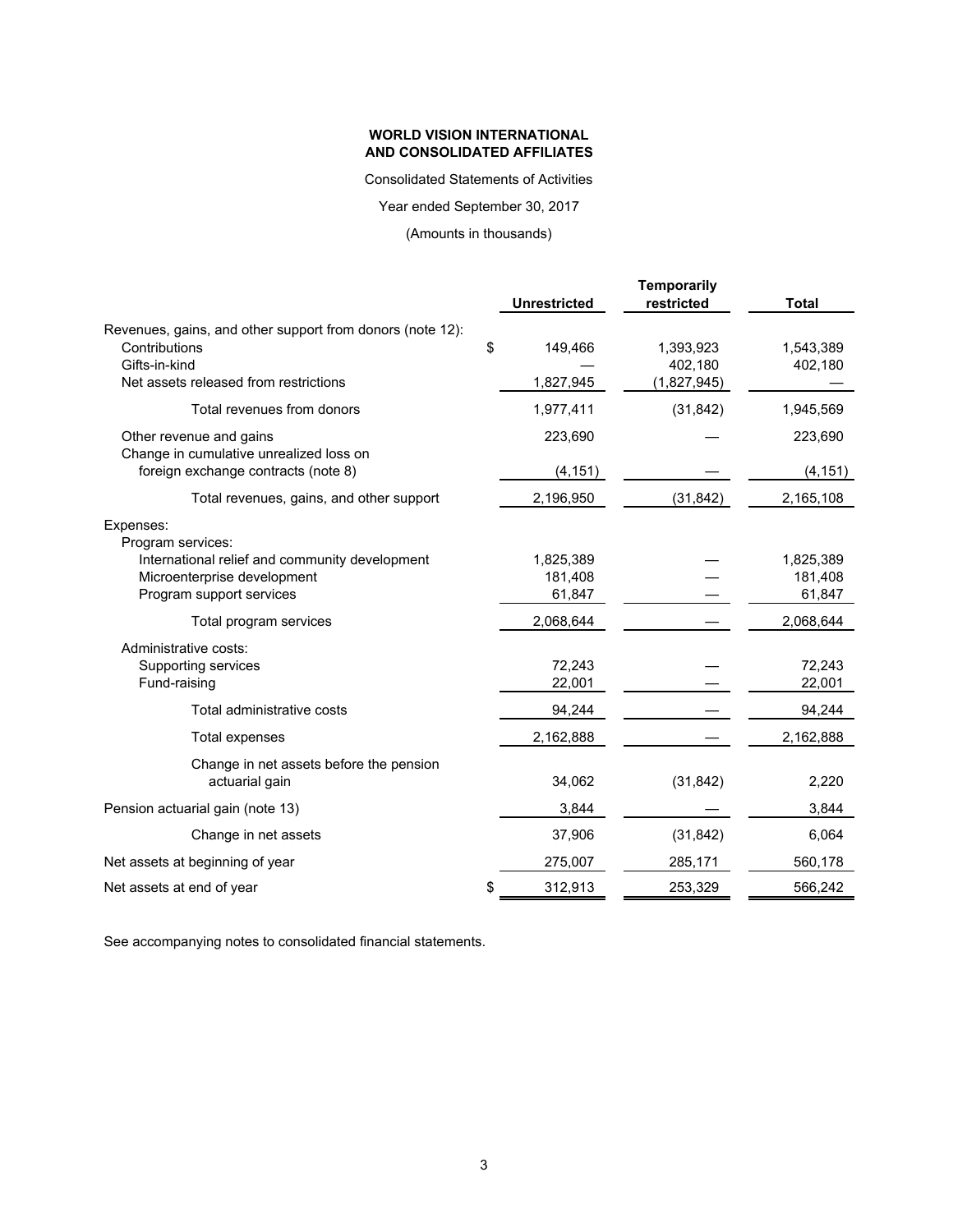Consolidated Statements of Activities

Year ended September 30, 2016

(Amounts in thousands)

|                                                                                                                                      | <b>Unrestricted</b>            | <b>Temporarily</b><br>restricted    | <b>Total</b>                   |
|--------------------------------------------------------------------------------------------------------------------------------------|--------------------------------|-------------------------------------|--------------------------------|
| Revenues, gains, and other support from donors (note 12):<br>Contributions<br>Gifts-in-kind<br>Net assets released from restrictions | \$<br>150,676<br>1,785,716     | 1,277,875<br>452,135<br>(1,785,716) | 1,428,551<br>452,135           |
| Total revenues from donors                                                                                                           | 1,936,392                      | (55,706)                            | 1,880,686                      |
| Other revenue and gains<br>Change in cumulative unrealized loss on                                                                   | 196,674                        |                                     | 196,674                        |
| foreign exchange contracts (note 8)                                                                                                  | (19, 975)                      |                                     | (19, 975)                      |
| Total revenues, gains, and other support                                                                                             | 2,113,091                      | (55, 706)                           | 2,057,385                      |
| Expenses:<br>Program services:                                                                                                       |                                |                                     |                                |
| International relief and community development<br>Microenterprise development<br>Program support services                            | 1,781,513<br>188,301<br>81,201 |                                     | 1,781,513<br>188,301<br>81,201 |
| Total program services                                                                                                               | 2,051,015                      |                                     | 2,051,015                      |
| Administrative costs:<br>Supporting services<br>Fund-raising                                                                         | 79,173<br>23,569               |                                     | 79,173<br>23,569               |
| Total administrative costs                                                                                                           | 102,742                        |                                     | 102,742                        |
| <b>Total expenses</b>                                                                                                                | 2,153,757                      |                                     | 2,153,757                      |
| Change in net assets before the pension<br>actuarial gain                                                                            | (40, 666)                      | (55, 706)                           | (96, 372)                      |
| Pension actuarial gain (note 13)                                                                                                     | 1,708                          |                                     | 1,708                          |
| Change in net assets                                                                                                                 | (38, 958)                      | (55,706)                            | (94, 664)                      |
| Net assets at beginning of year                                                                                                      | 313,965                        | 340,877                             | 654,842                        |
| Net assets at end of year                                                                                                            | \$<br>275,007                  | 285,171                             | 560,178                        |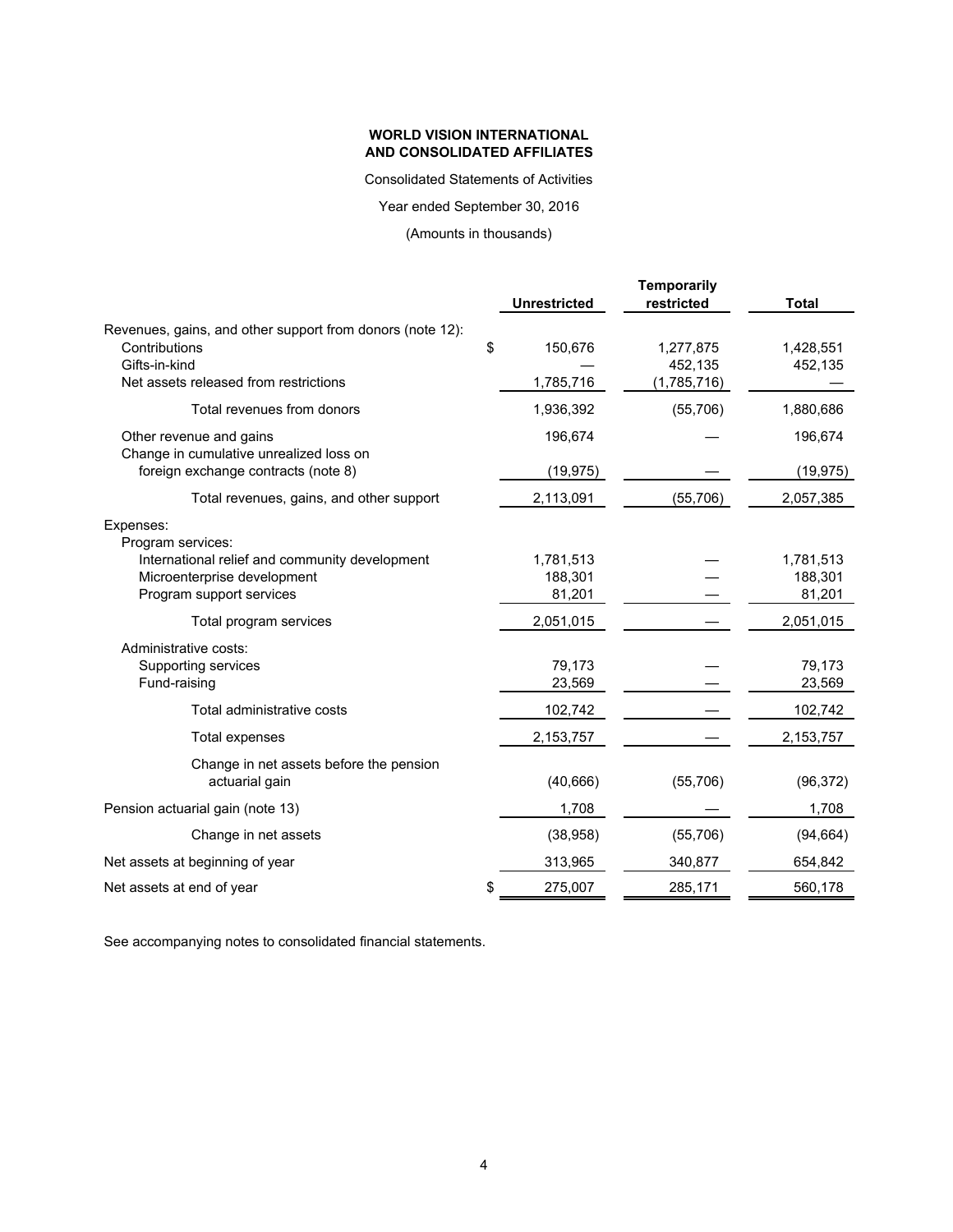Consolidated Statements of Cash Flows

Years ended September 30, 2017 and 2016

(Amounts in thousands)

|                                                                       | 2017          | 2016             |
|-----------------------------------------------------------------------|---------------|------------------|
| Cash flows from operating activities:                                 |               |                  |
| Change in net assets                                                  | \$<br>6,064   | (94, 664)        |
| Adjustments to reconcile change in net assets to net cash provided by |               |                  |
| operating activities:                                                 |               |                  |
| Pension actuarial gain                                                | (3,844)       | (1,708)          |
| Gifts-in-kind, net                                                    | 48,466        | 8,071            |
| Unrealized and realized loss on investments                           | 1,297         | 431              |
| Change in cumulative unrealized loss on                               |               |                  |
| foreign exchange contracts                                            | 4,151         | 19,975           |
| Depreciation and amortization<br>Provision for loan losses            | 14,044        | 13,721<br>38,262 |
| Foreign currency revaluation                                          | 10,317<br>383 | (2,649)          |
| Loss on disposal of equipment                                         | 2,025         | 437              |
| Gain on restructured notes payable                                    |               | (4,878)          |
| Changes in assets and liabilities:                                    |               |                  |
| Accounts receivable                                                   | (10, 537)     | (2, 463)         |
| Due from/to unconsolidated affiliates                                 | 3,627         | 36,725           |
| Prepaid expenses                                                      | 2,772         | 1,930            |
| Other assets                                                          | (4,570)       | (3,471)          |
| Accounts payable and accrued expenses                                 | 21,643        | 7,817            |
| Other liabilities                                                     | 7,583         | 1,878            |
| Net cash provided by operating activities                             | 103,421       | 19,414           |
| Cash flows from investing activities:                                 |               |                  |
| Purchases of investments                                              | (79, 502)     | (69, 810)        |
| Proceeds from sales and maturities of investments                     | 62,974        | 82,195           |
| Proceeds from repayment of microfinance loans                         | 734,092       | 701,963          |
| Issuance of microfinance loans                                        | (825, 654)    | (759, 932)       |
| Purchase of land, buildings, and equipment                            | (11, 408)     | (10, 577)        |
| Proceeds from sale of equipment                                       | 830           | 3,046            |
| Net cash used in investing activities                                 | (118, 668)    | (53,115)         |
| Cash flows from financing activities:                                 |               |                  |
| Payments on notes payable                                             | (119, 034)    | (95, 792)        |
| Proceeds received on notes payable                                    | 203,903       | 122,000          |
| Deposits from microfinance institution clients                        | 19,114        | 16,904           |
| Net cash provided by financing activities                             | 103,983       | 43,112           |
| Net increase in cash and cash equivalents                             | 88,736        | 9,411            |
| Cash and cash equivalents, beginning of year                          | 333,649       | 324,238          |
| Cash and cash equivalents, end of year                                | \$<br>422,385 | 333,649          |
| Supplemental cash flow disclosures:                                   |               |                  |
| Cash paid during the year for interest                                | \$<br>32,849  | 34,623           |
| Cash paid during the year for taxes                                   | 4,697         | 3,640            |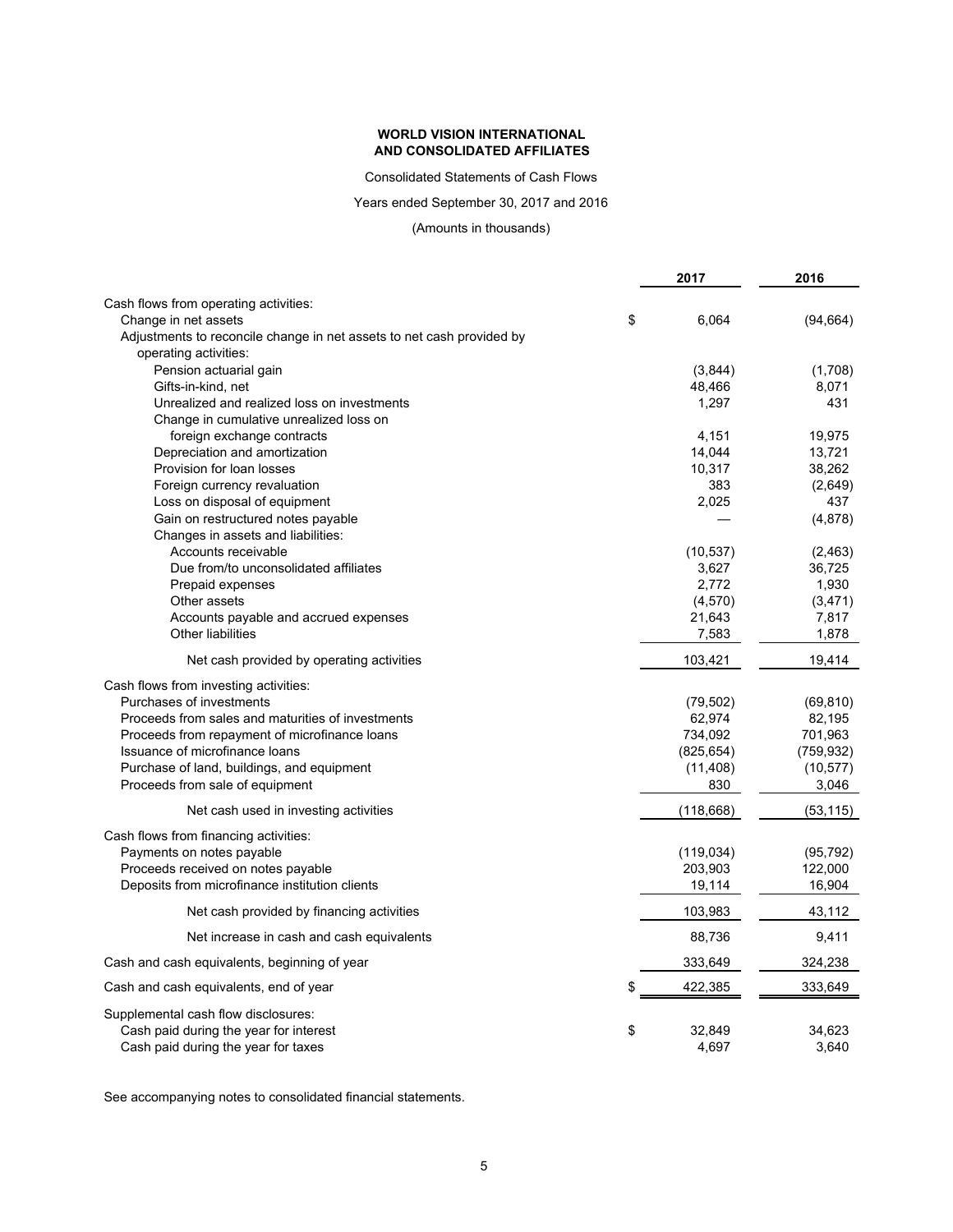Notes to Consolidated Financial Statements

September 30, 2017 and 2016 (Amounts in thousands)

# **(1) Organization**

World Vision International (WVI) and its consolidated affiliates (collectively, the Organization) is a network of international not-for-profit organizations organized exclusively for purposes which are both religious and charitable, namely to witness to Jesus Christ by life, deed, word and sign by rendering holistic Christian service throughout the world among the poor without regard to race, color, creed or sex.

WVI follows the vision statement below:

"Our vision for every child, life in all its fullness;

Our prayer for every heart, the will to make it so."

WVI is the lead organization in a network of worldwide affiliated organizations which use the World Vision trademark (except for the microfinance entities) and which are referred to as "the Partnership." (The word Partnership is used in a broad, informal sense, rather than in a technical legal sense).

Offices in this Partnership can be viewed in two ways, by function and type. Function refers to the roles the offices play in the operation of the Partnership. Type describes an entity's legal and accounting relationship within the Partnership.

Major functions in the Partnership include:

**WVI** – Provides the formal international structure for the Partnership. WVI establishes global governance and standards, and consolidates donations, the majority of which are received from Support Offices. WVI uses donations received for relief aid and community development work in Ministry Offices. WVI is also the operating entity in many Ministry Office countries, and some Support Office countries.

**Ministry Offices** – Primarily carry out the relief aid and community development work in their respective countries. Some Ministry Offices also raise local funds for relief aid and community development.

**Regional and International Offices** – Carry out the regional and global functions of WVI.

**Support Offices** – Raise funds to support the Partnership's programs outside of their home countries, provide technical and other forms of support, and in many cases assume contractual liability for the programs they fund. Some also perform relief or development programs within their own countries. Most of the Support Offices are not consolidated into these financial statements. Refer to note 1 for affiliates WVI elects to consolidate or is required to consolidate.

**VisionFund International (VFI)** – VFI is a not-for-profit corporation that was established for the purpose of developing and administering the Partnership's microfinance network. The activities of VFI involve ownership of certain microfinance institutions (MFIs), and lending of funds and providing oversight to all MFIs affiliated with World Vision.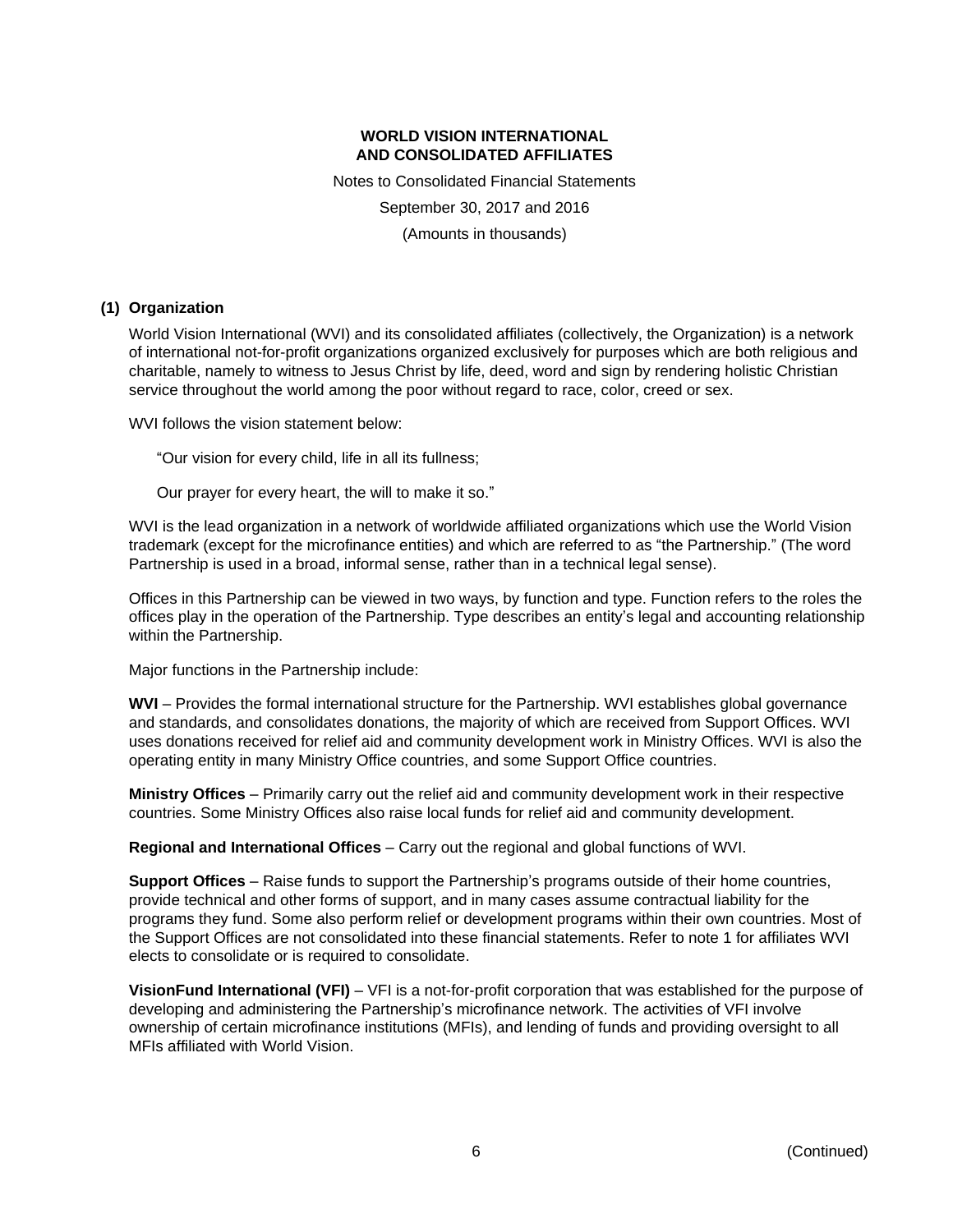Notes to Consolidated Financial Statements

September 30, 2017 and 2016

(Amounts in thousands)

**Microfinance Institutions (MFIs)** – The MFIs' primary purpose is making small loans to individuals who lack access to normal banking facilities. These loans are used to set up small businesses from which individuals can earn a living for themselves and their families.

There are four types of entities in the Partnership:

**WVI** – The legal entity of WVI (i.e., including its branch offices around the world, all consolidated into these financial statements):

Ministry offices: Afghanistan Laos Americas Shared Service Center **Lebanon** Lebanon Angola Lesotho Armenia **Mali** Azerbaijan Mauritania Bangladesh Mongolia Bosnia-Herzegovina **Mozambique et al. Annunciatus et al. Annunciatus et al. Annunciatus et al. Annunciatus et a** Burundi Myanmar (Museum Myanmar (Museum Myanmar (Museum Myanmar (Museum Myanmar (Museum Myanmar (Museum Myanma Cambodia Nepal Central African Republic Nicaragua Chad Niger and Chad Niger and Chad Niger and Chad Niger and Chad Niger and Chad Niger and Chad Niger **Chile** North Korea China Pakistan Colombia Rwanda Congo – Democratic Republic of Senegal Congo – Senegal **Cyprus** Sierra Leone Dominican Republic **Somalia** Somalia East Timor **South Sudan** Sullet Sudan Sudan Sudan Sudan Sudan Sudan Sudan Sudan Sudan Sudan Sudan Sudan Sudan Sudan Ethiopia Sudan Georgia Turkey Haiti Vietnam Iraq and *Iraq Zimbabwe* and *Iraq and Iraq and Iraq and Iraq and Iraq and Iraq and Iraq and Iraq and Iraq and Iraq and Iraq and Iraq and Iraq and Iraq and Iraq and Iraq and Iraq and Iraq and Iraq and Iraq and Iraq and Ira* Jordan Kosovo Regional offices: East Africa South Asia & Pacific

Middle East & East Europe

East Asia **Southern Africa** Southern Africa Latin America **Matter Africa** West Africa West Africa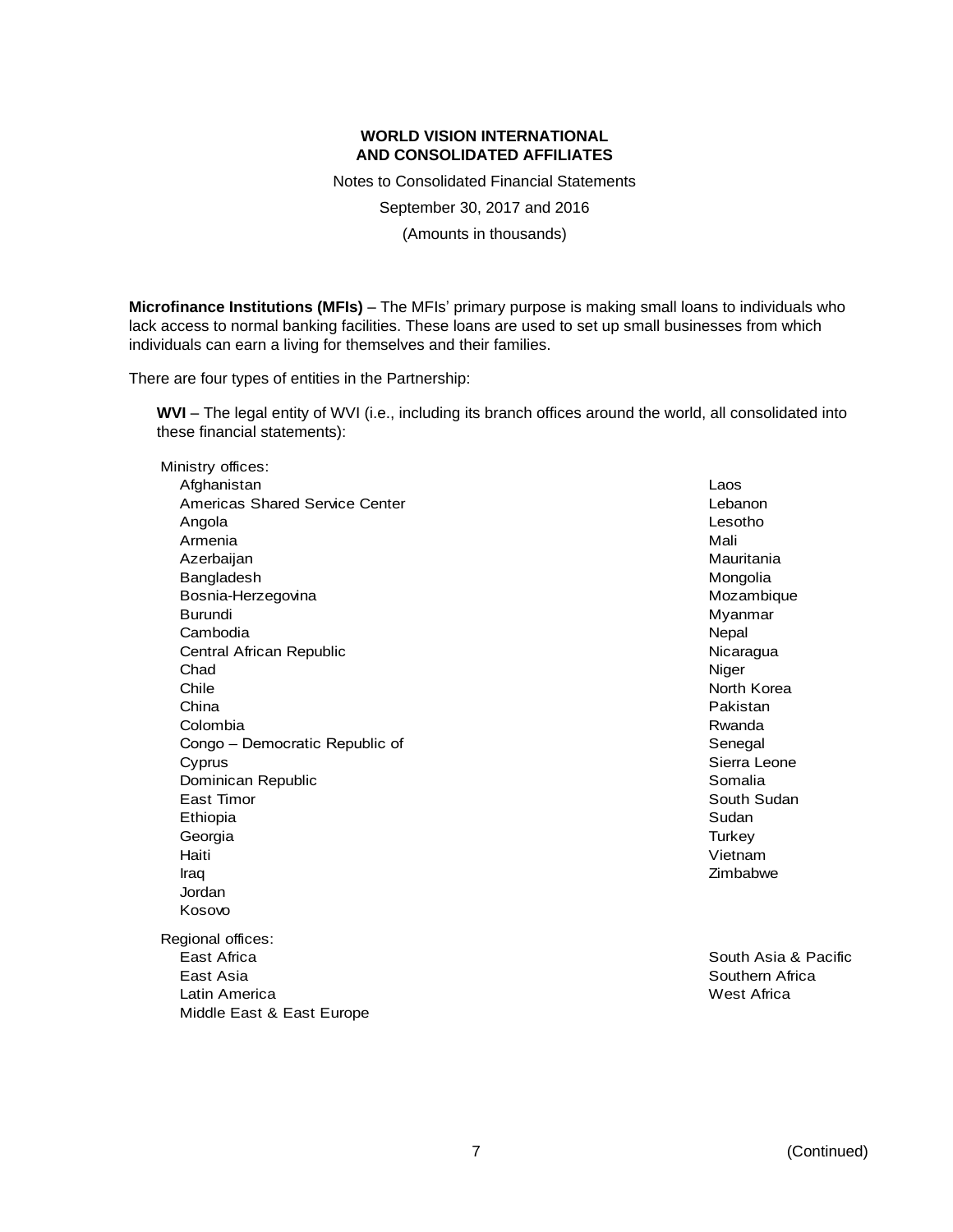Notes to Consolidated Financial Statements

September 30, 2017 and 2016 (Amounts in thousands)

International offices: Dubai **Los Angeles** Gibraltar Manila Johannesburg New York Kuala Lumpur Seattle London Washington, DC Support offices: Singapore Microfinance programs:

| <b>Name</b>                                               | Country |
|-----------------------------------------------------------|---------|
| World Vision Vietnam Micro Enterprise Development Program | Vietnam |

**Subsidiaries of WVI** – Separate legal entities, which WVI owns or controls, or which are owned or controlled by an entity which is consolidated into these financial statements. These entities are consolidated with WVI as required by U.S. Generally Accepted Accounting Principles (U.S. GAAP):

| Ministry offices:      |                          |
|------------------------|--------------------------|
| Albania                | Jerusalem West Bank Gaza |
| Bolivia                | Malawi                   |
| Costa Rica             | Papua New Guinea         |
| Ecuador                | Solomon Islands          |
| Ghana                  | Vanuatu                  |
| International offices: |                          |
| Geneva                 |                          |
| Support offices:       |                          |
| Spain                  |                          |
|                        |                          |

VisionFund International (VFI)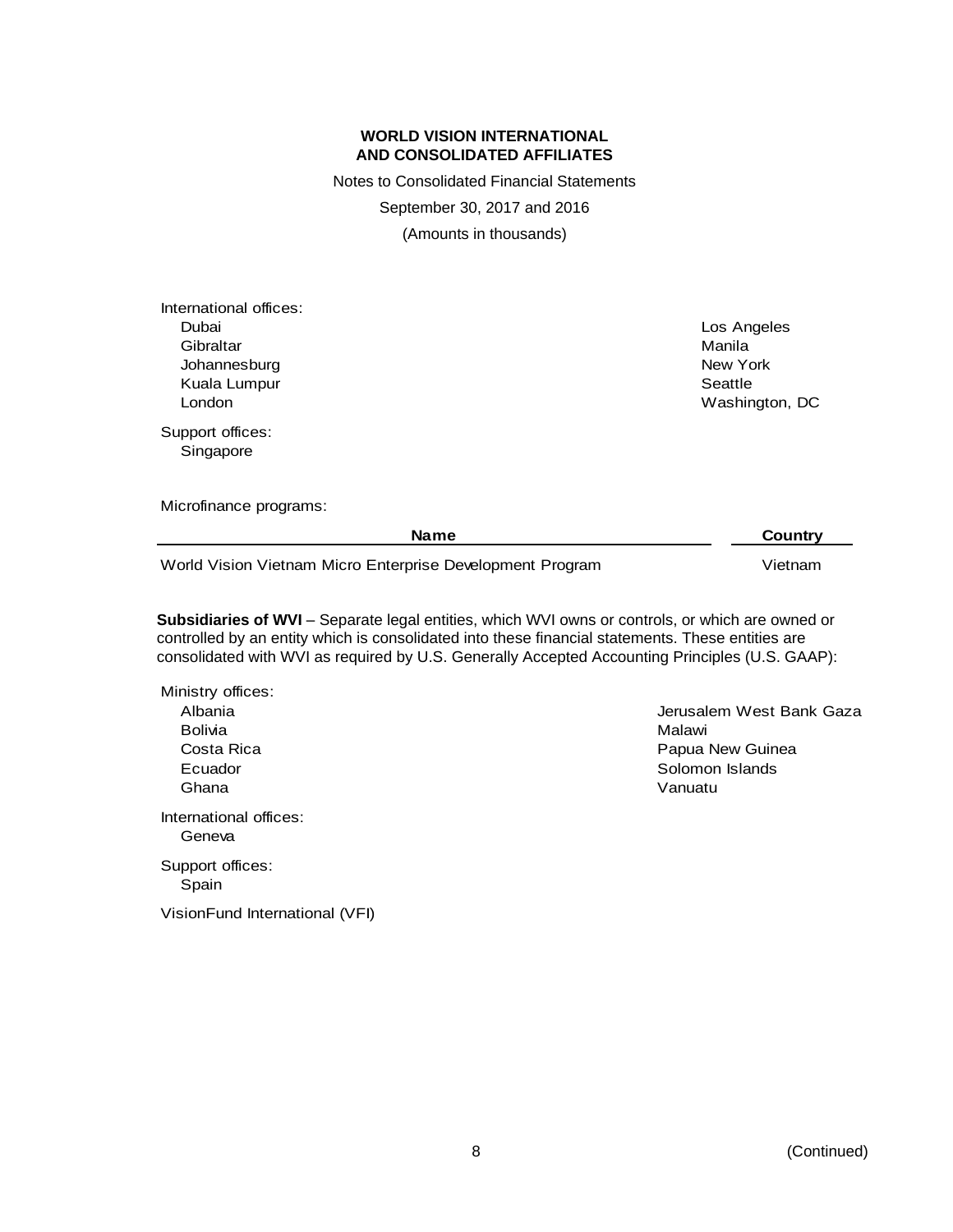Notes to Consolidated Financial Statements

September 30, 2017 and 2016

(Amounts in thousands)

Microfinance Institutions (consolidated by VFI):

| <b>Country</b>                 |  |  |
|--------------------------------|--|--|
| Armenia                        |  |  |
| Azerbaijan                     |  |  |
| Cambodia                       |  |  |
| Congo - Democratic Republic of |  |  |
| Dominican Republic             |  |  |
| Ecuador                        |  |  |
| Ghana                          |  |  |
| Honduras                       |  |  |
| Kenya                          |  |  |
| Malawi                         |  |  |
| Mexico                         |  |  |
| Mongolia                       |  |  |
| Montenegro                     |  |  |
| Montenegro                     |  |  |
| Myanmar                        |  |  |
| Peru                           |  |  |
| Rwanda                         |  |  |
| Senegal                        |  |  |
| Serbia                         |  |  |
| Serbia                         |  |  |
| Sri Lanka                      |  |  |
| Sri Lanka                      |  |  |
| Tanzania                       |  |  |
| Uganda                         |  |  |
| Zambia                         |  |  |
|                                |  |  |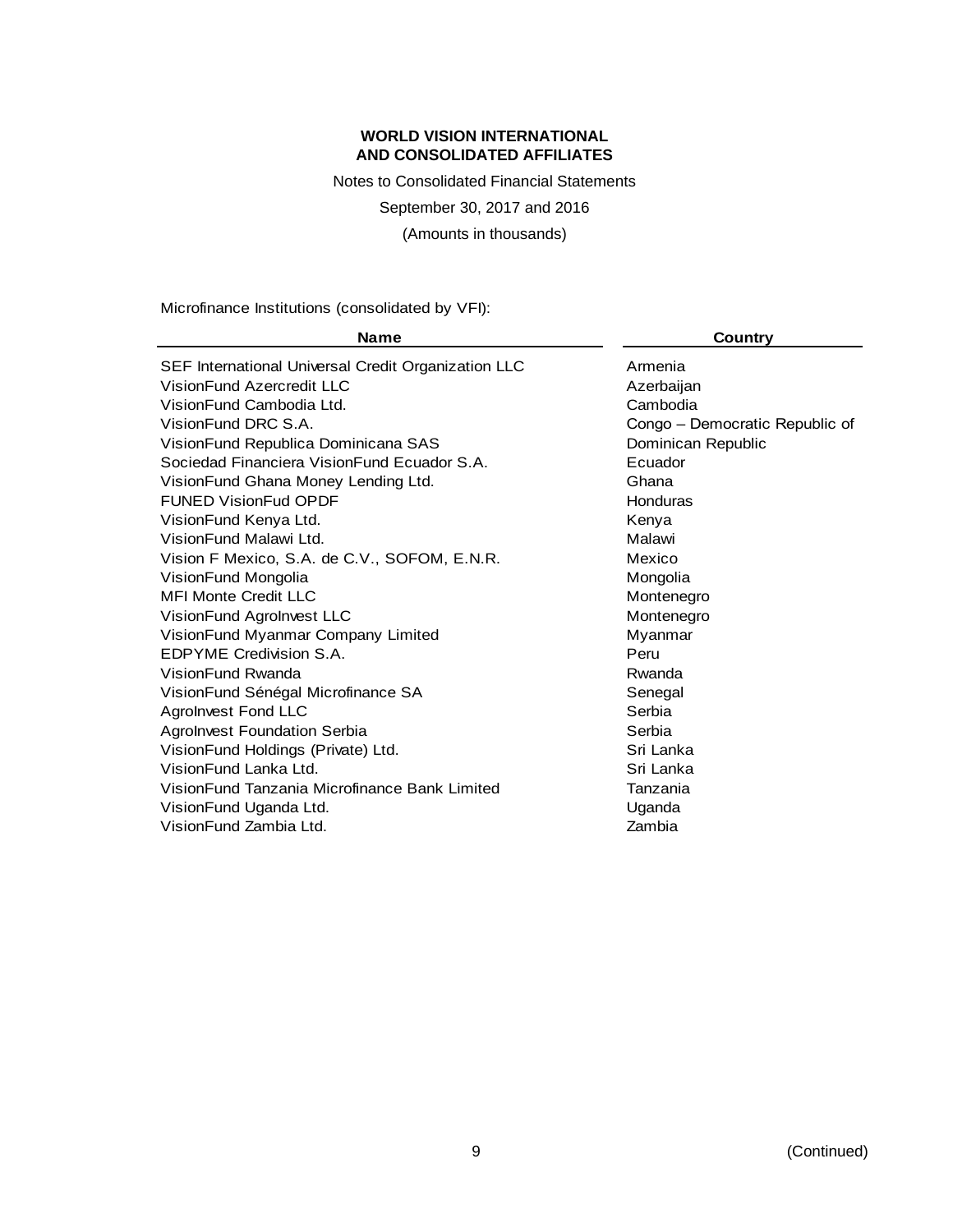Notes to Consolidated Financial Statements

September 30, 2017 and 2016

(Amounts in thousands)

Microfinance Institutions (not consolidated by VFI):

| <b>Name</b>                                                    | Country            |
|----------------------------------------------------------------|--------------------|
| Fundación Boliviana para el Desarrollo Institución             |                    |
| Financiera de Desarrollo                                       | <b>Bolivia</b>     |
| Micro Credit Organization 'EKI' Sarajevo                       | Bosnia             |
| Agencia Nacional de Desenvolvimento Microempresarial           | <b>Brazil</b>      |
| Fondo de Inversions para el Desarrollo de la Microempresa      | Dominican Republic |
| Fundación Fondo de Desarrollo Microempresarial                 | Ecuador            |
| Fundación Salvadoreña para El Desarrollo                       | El Salvador        |
| VisionFund Microfinance Institution (S.C.)                     | Ethiopia           |
| Association of Productive Entrepreneurship Development         | Ghana              |
| Asociación Gutemalteca para del Desarrollo                     | Guatemala          |
| Fundación para el Desarrollo de Honduras OPD                   | Honduras           |
| Innovative Microfinance for Poverty Alleviation and Community  |                    |
| Transformation                                                 | India              |
| Mitra Masyarakat Sejahtera Foundation                          | Indonesia          |
| PT. VisionFund Indonesia                                       | Indonesia          |
| Koslnyest                                                      | Kosovo             |
| Reseau de Micro Institutions de Croissance de Revenue          | Mali               |
| Fundación Realidad. A.C.                                       | Mexico             |
| Agrolnvest NVO Podgorica                                       | Montenegro         |
| Fundacion 4i-2000                                              | Nicaragua          |
| Entidad de Desarrollo de la Pequeña y Micro Empresa Credivison | Peru               |
| Community Economic Ventures, Inc.                              | <b>Philippines</b> |
| World Vision International Serbia I Crane Gora Beograd         | Serbia             |
| VisionFund Lanka (Gte.) Ltd.                                   | Sri Lanka          |
| VisionFund Tanzania, Trust                                     | Tanzania           |
| World Vision Foundation of Thailand                            | Thailand           |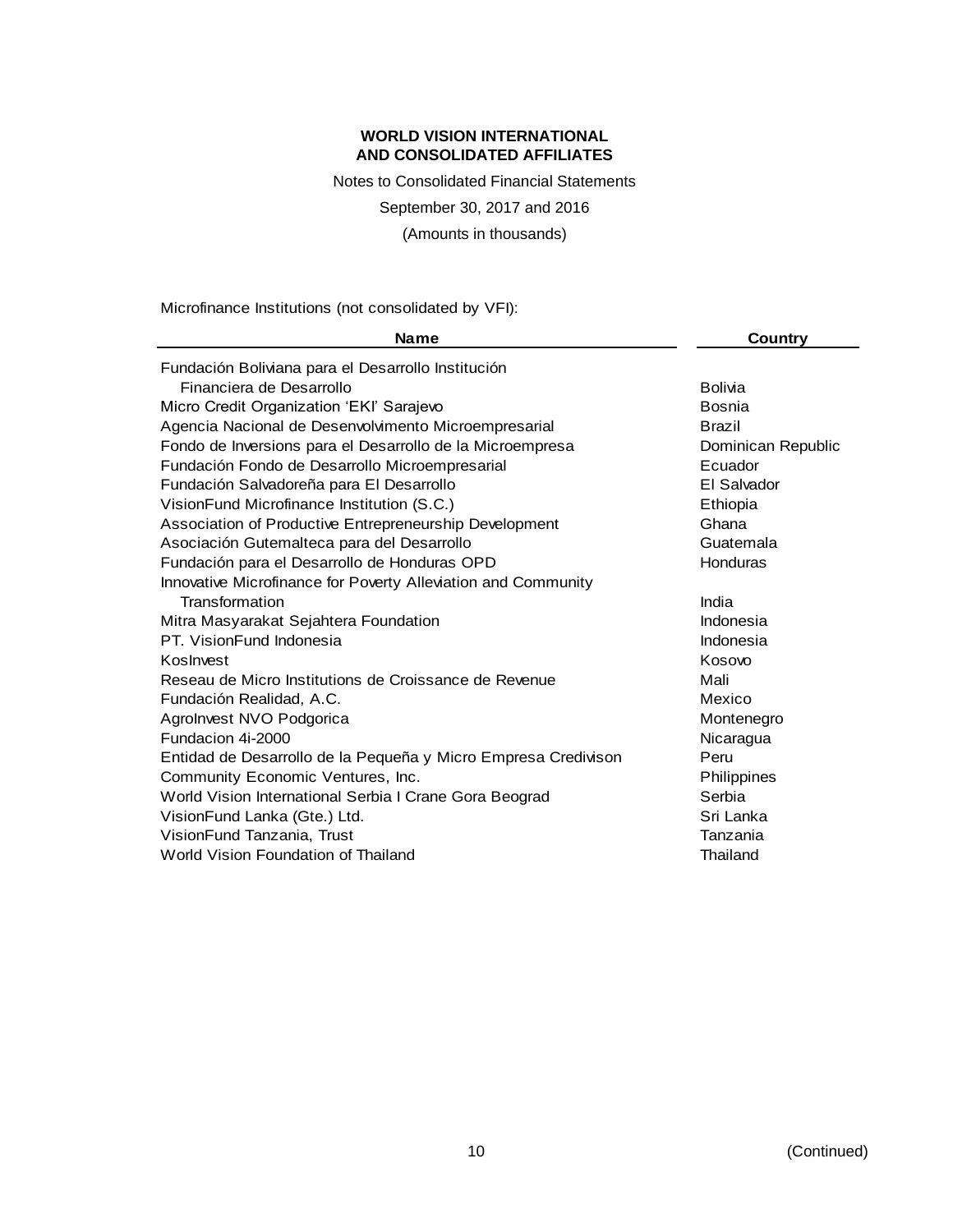Notes to Consolidated Financial Statements

September 30, 2017 and 2016

(Amounts in thousands)

**Affiliates WVI elects to consolidate** – Separate affiliated entities, which under the relevant accounting standards are not owned or controlled by WVI. WVI has elected to include these affiliated entities as a permissive discretionary consolidation allowed under U.S. GAAP where WVI has a level of control and economic interest in these entities and consolidation is considered meaningful to WVI's financial statements:

| Ministry offices: |              |
|-------------------|--------------|
| <b>Brazil</b>     | Philippines  |
| El Salvador       | Romania      |
| Guatemala         | South Africa |
| <b>Honduras</b>   | Sri Lanka    |
| India             | Swaziland    |
| Indonesia         | Tanzania     |
| Kenya             | Thailand     |
| Mexico            | Uganda       |
| Peru              | Zambia       |

**Affiliates which are not consolidated** – Separate affiliated entities, which under the relevant accounting standards are not owned or controlled by WVI, and which WVI is not required to consolidate:

| Support offices:                         |                  |
|------------------------------------------|------------------|
| Australia                                | Japan            |
| Austria                                  | Korea            |
| Brussels & European Union Representation | Malaysia         |
| Canada                                   | Netherlar        |
| <b>Finland</b>                           | New Zeal         |
| France                                   | Switzerla        |
| Germany                                  | Taiwan           |
| Hong Kong                                | United Ki        |
| Ireland                                  | <b>United St</b> |
| Italy                                    |                  |

**Netherlands** New Zealand Switzerland United Kingdom **United States** 

# **(2) Significant Accounting Policies**

### *(a) Basis of Presentation*

The consolidated financial statements of the Organization are prepared on the accrual basis of accounting in accordance with U.S. GAAP.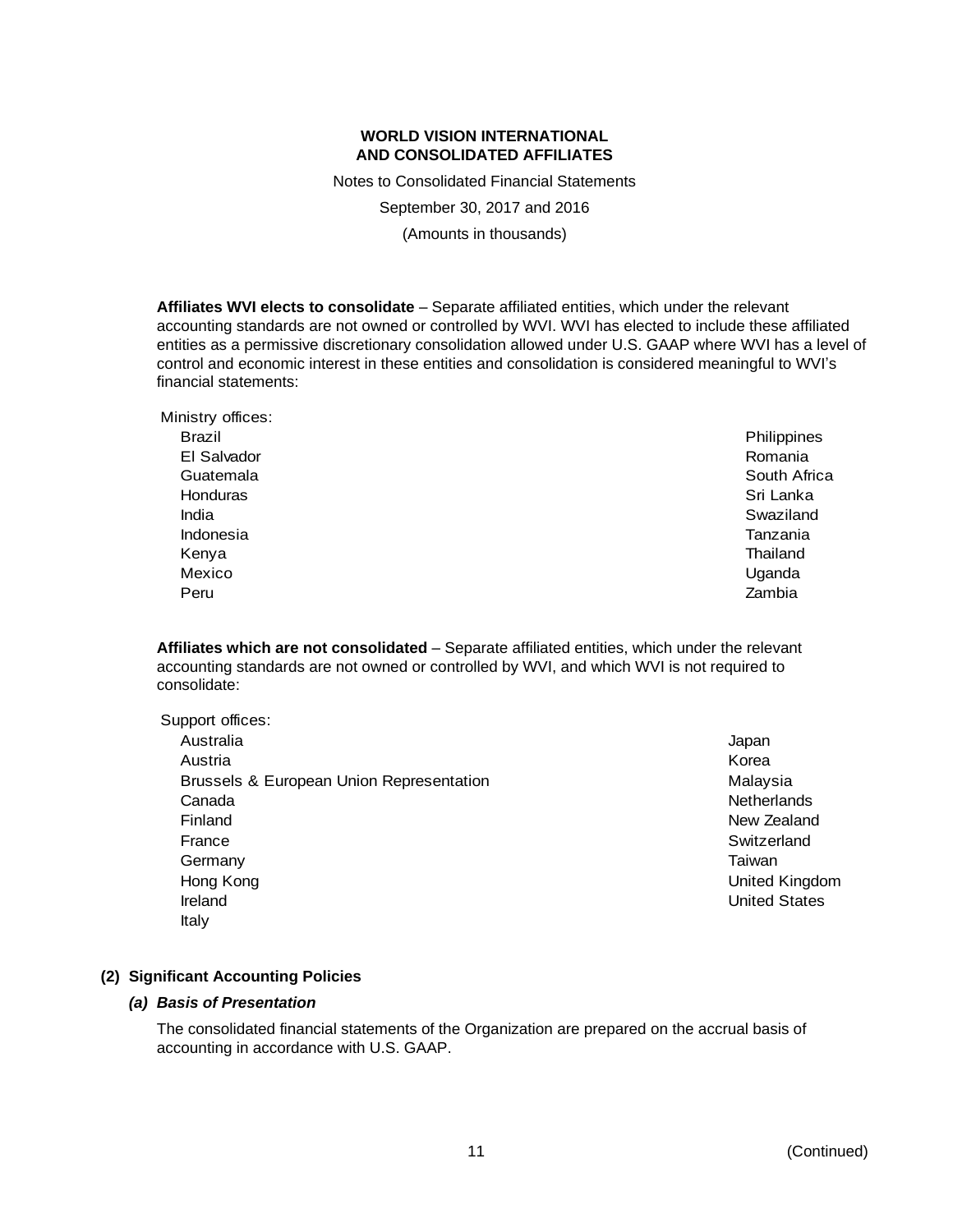Notes to Consolidated Financial Statements

September 30, 2017 and 2016

(Amounts in thousands)

### *(b) Consolidation*

All significant intercompany accounts and transactions among the consolidated entities have been eliminated in the accompanying consolidated financial statements.

### *(c) Cash and Cash Equivalents*

Cash and cash equivalents consist of demand deposit accounts, certificates of deposit, and money market accounts with original maturities of 90 days or less at the date of acquisition.

### *(d) Investments*

Investments are recorded at fair value and consist of time deposits with financial institutions as well as debt and equity securities. Current investment policy for domestically held securities is to purchase investments with a credit rating of A or better. Other investments are held locally at ministry offices around the world. Ministry offices have similar credit quality policies and these investments are designed to preserve capital. Gains and losses on investments are recorded to other revenue and gains in the consolidated statements of activities.

### *(e) Accounts and Microfinance Loans Receivable*

Accounts and microfinance loans receivable are carried at the outstanding receivable amount, less an estimate made for uncollectible receivables. Management determines the allowance for uncollectible accounts and microfinance loans receivable by identifying troubled accounts, considering the debtor's financial condition, current economic conditions, and using historical experience applied to an aging of the accounts and microfinance loans receivable. Recoveries of receivables previously written off are recorded when received.

Microfinance loans receivable primarily consist of amounts loaned to the entrepreneurial poor who lack access to normal banking facilities. Microfinance loans receivable represent the unpaid principal balance of loans, less an allowance for uncollectible loans. Interest is accrued based on the rate stated in the note and accrued on microfinance loans receivable unless the receivables are deemed uncollectible. If a loan becomes over 180 days past due, and is deemed uncollectible, it is written off. The ultimate recovery of all loans is susceptible to future market factors beyond the Organization's control. These factors may result in losses or recoveries differing significantly from those provided for in the consolidated financial statements.

# *(f) Inventories*

The Organization's inventories consist of emergency relief supplies for disaster response, donated goods (i.e., clothing, books, pharmaceuticals, etc.), food commodities held for monetization and distribution, and other materials for humanitarian programs. Purchased inventory is stated at the lower of cost or net realizable value. Cost is principally determined by an average-cost method applied to a physical inventory. Donated inventory is recorded at the estimated fair value at the time of donation.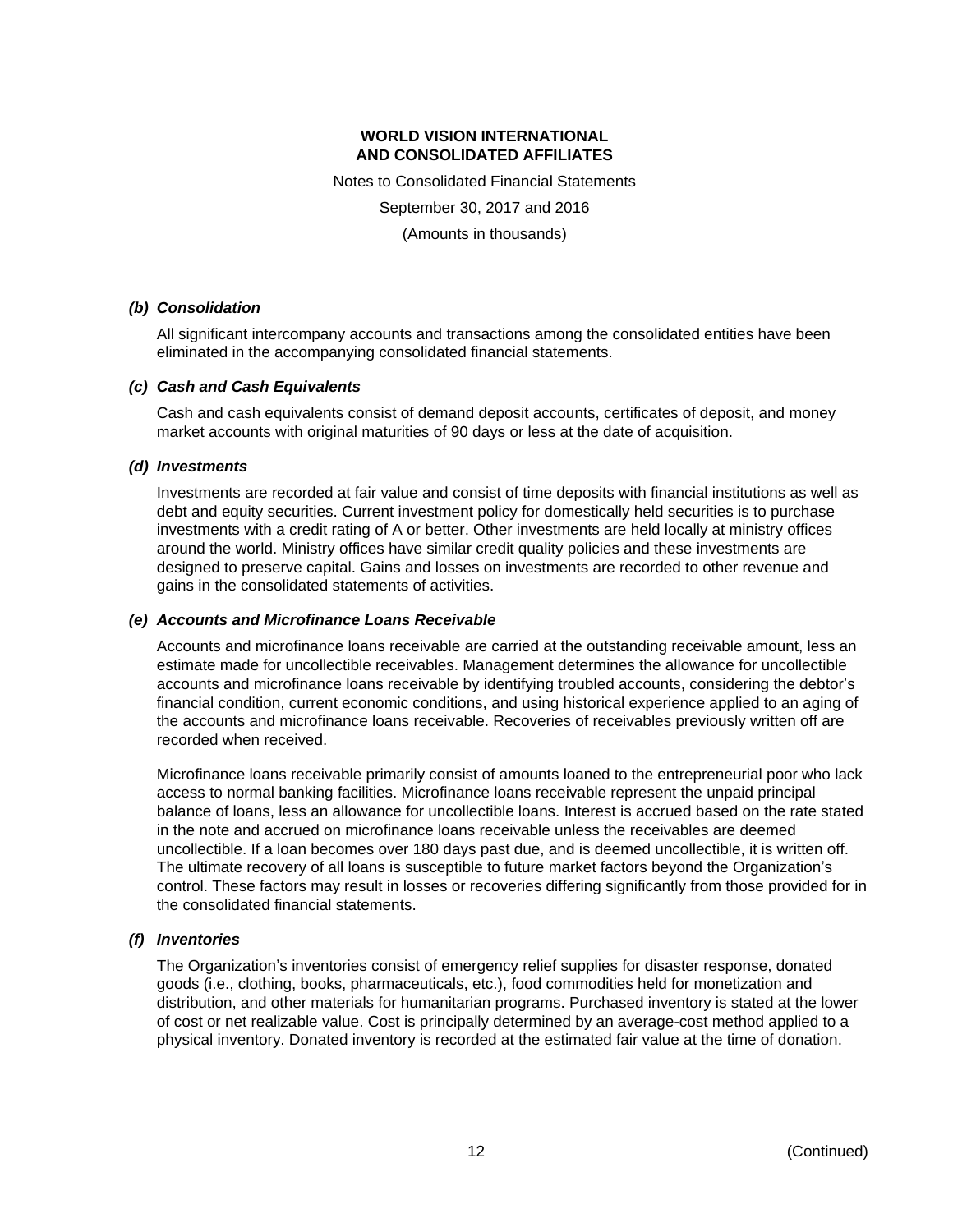Notes to Consolidated Financial Statements

September 30, 2017 and 2016 (Amounts in thousands)

# *(g) Land, Buildings and Equipment, Net*

Land, buildings and equipment are recorded at cost. Depreciation is provided on a straight-line basis over the estimated useful lives of the respective assets. Buildings and improvements are depreciated over 3 to 25 years, furniture and equipment 3 to 10 years, computers and software 2 to 10 years and vehicles 5 years. Due to the conditions associated with the Organization operating across the world, equipment purchased for projects at the Ministry Offices is expensed in the year of acquisition. The cost of normal maintenance and repairs that do not add to the value of the asset or materially extend its life are expensed as incurred. When assets are disposed of or sold, the related costs and accumulated depreciation are removed from the accounts and any gain or loss upon disposition is included in the consolidated statements of activities.

Land, buildings and equipment are reviewed for impairment whenever events or changes in business circumstances indicate that the carrying value of the assets may not be recoverable. Impairment losses are recognized if expected future cash flows from the assets are less than the carrying value.

### *(h) Self-Insurance*

The Organization is self-insured for certain losses and liabilities related primarily to employee health and welfare claims. Provisions for expenses expected under this program are accrued based upon the Organization's estimate of the aggregate liability for claims incurred. Actual results could differ from those estimates.

# *(i) Contribution Revenue Recognition*

WVI receives unconditional promises to give funds from unconsolidated Support Offices. Unconditional promises to give are recorded as revenue in the year the promises are made. All unconditional promises to give that were not yet fulfilled as of September 30, 2017 and 2016 are recorded in due from unconsolidated affiliates and detailed in note 5. WVI also receives cash donations from affiliated entities and unaffiliated donors. Revenue is recognized on these donations at the time of the donation.

### *(j) Gifts-in-Kind*

Gifts-in-kind (GIK) received through private donations are recorded in accordance with U.S. GAAP and industry standards, referred to as the Interagency GIK Standards, as developed by an interagency task force appointed by Accord Network. Accord Network is an industry network which collaborates to eliminate poverty and establish common reporting and operating principles. GIK are valued and recorded as revenue at their estimated fair value based upon the Organization's estimate of the wholesale values that, would be received for selling the goods in their principal exit markets considering the goods condition and utility for use at the time of contribution. The Organization does not sell donated GIK and only distributes the goods for program use.

Pharmaceutical contributions legally permissible for sale in the United States are valued using a hierarchy of pricing inputs that approximates wholesale prices in the United States. Pharmaceutical contributions not legally permissible for sale in the United States are valued based upon wholesale market price data, obtained from reliable third-party sources, representing principal exit markets where such products are approved for sale.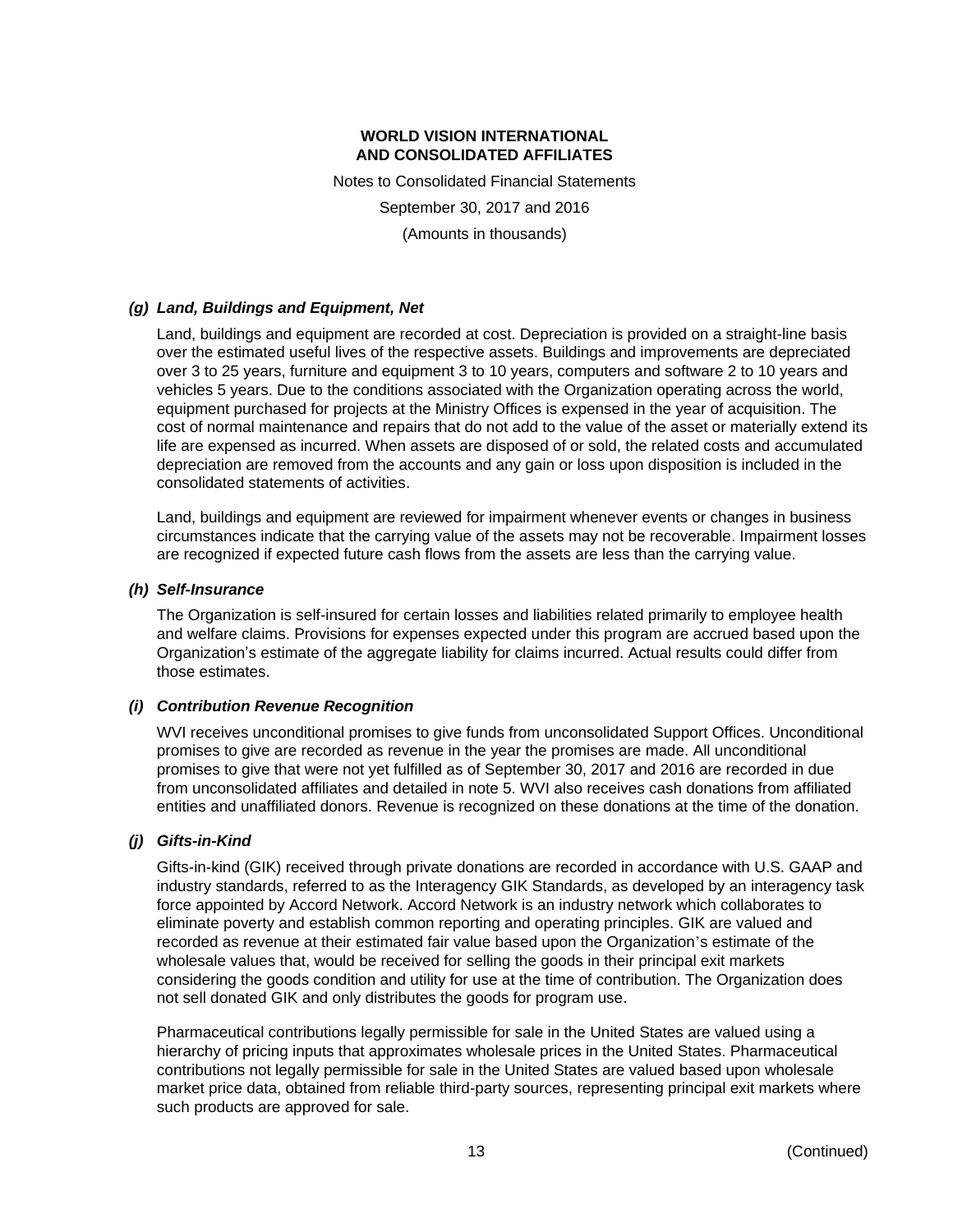Notes to Consolidated Financial Statements

September 30, 2017 and 2016

(Amounts in thousands)

Nonpharmaceutical contributions received by the Organization have been valued at their estimated wholesale value as provided by the donor, as well as "like-kind" methodology that references wholesale market pricing data for similar products.

GIK expense is recorded when the goods are distributed for program use. While it is the Organization's policy to distribute GIK as promptly as possible, undistributed GIK is recorded as inventory.

### *(k) Other Revenue and Gains*

Other revenue and gains consists primarily of interest on microfinance loans and investment income.

### *(l) Functional Allocation of Expenses*

The costs of providing certain activities of the Organization have been summarized on a functional basis in the consolidated statements of activities. Accordingly, certain costs have been allocated proportionately among program and administrative costs primarily based upon direct costs.

### *(m) Administrative Costs*

Administrative costs are categorized into supporting services and fund-raising activities. Supporting services are activities that are not identifiable with a single program or fund-raising activity but that are indispensable to the conduct of those activities and to the Organization's existence. They include oversight, business management, general record-keeping, budgeting, financing, and all general management and administration activities. Fund-raising activities are those activities that encourage potential donors to contribute money, securities, services, materials, facilities, and other assets or time.

# *(n) Foreign Currency Translation Adjustments*

The assets and liabilities of non-U.S. WVI branch offices and consolidated affiliates, whose functional currencies are the respective country's local currency, are translated into U.S. dollars at year-end exchange rates and revenue and expenses are translated at weighted average rates during the year. The resulting translation adjustment is included in program services expense in the consolidated statements of activities.

### *(o) Use of Estimates*

In preparing the Organization's consolidated financial statements, management is required to make estimates and assumptions that affect the reported amounts of assets and liabilities and the disclosure of contingent assets and liabilities at the date of the consolidated financial statements, and the reported amounts of revenues and expenses during the reporting period. Actual results could differ from those estimates. Material estimates relate primarily to the determination of the allowance for loan losses and the valuation of GIK.

# **(3) Other Disclosures**

# *(a) Concentration of Credit Risk*

The Organization maintains certain cash accounts at various financial institutions in the United States and foreign countries. The total deposits at institutions in the United States at times exceed the amount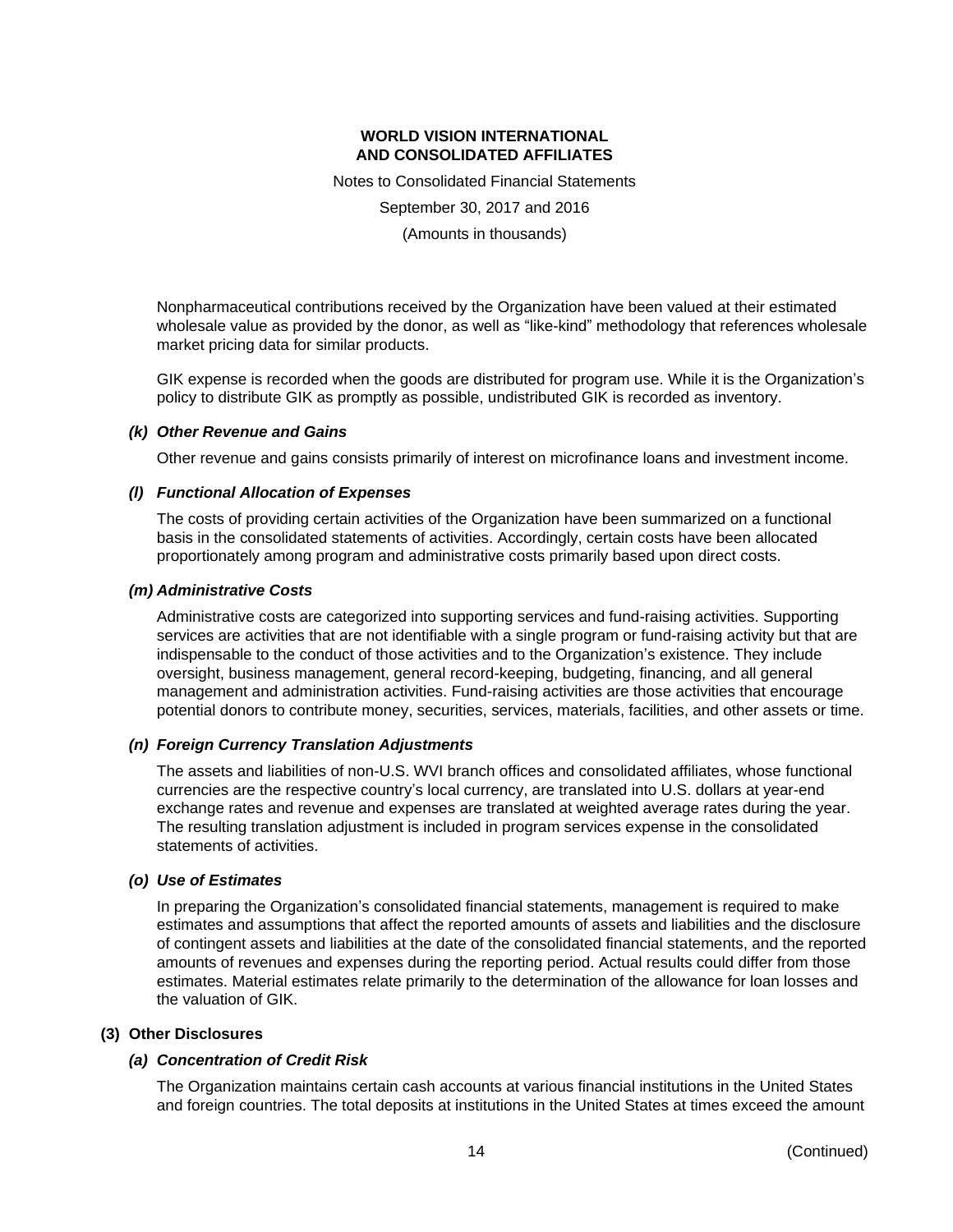Notes to Consolidated Financial Statements

September 30, 2017 and 2016 (Amounts in thousands)

covered by bank deposit insurance. Many of the deposits held at institutions outside of the United States are not covered by local depository insurance. In the event of nonperformance by the other parties to investment transactions, the Organization is exposed to loss for the amount of cash in excess of the insurance coverage. To date, the Organization has not sustained a loss due to nonperformance of a financial institution.

# *(b) Net Assets*

Net assets of the Organization are reported within the following categories:

*Unrestricted net assets* – Unrestricted net assets represent those resources of the Organization that are not subject to donor-imposed restrictions or law. The only limits on unrestricted net assets are broad limits resulting from the nature of the Organization and the purposes specified in its articles of incorporation or bylaws, and limitations resulting from contractual agreements, if any.

*Temporarily restricted net assets* – Temporarily restricted net assets represent contributions and other inflows of assets that are subject to donor-imposed restrictions or law, which can be fulfilled by actions of the Organization pursuant to those stipulations or by the passage of time.

Expenses are reported as decreases in unrestricted net assets. Expiration of donor-imposed restrictions that simultaneously increase one class of net assets and decrease another is reported as reclassifications between the applicable classes of net assets. Temporarily restricted contributions are recorded as restricted revenue when received and when the restriction expires, the net assets are shown as released from restriction on the consolidated statements of activities.

# *(c) Tax Status*

WVI is a not-for-profit organization exempt from federal income and California state franchise taxes under the provisions of Internal Revenue Code Section 501(c)(3) and Section 23701d of the California Revenue and Taxation Code. However, WVI remains subject to income taxes on any net income that is derived from a trade or business, regularly carried on and not in furtherance of the purpose for which it was granted exemption. No income tax provision has been recorded as the net income, if any, from any unrelated trade or business, in the opinion of management, is not material to the consolidated financial statements as a whole. Accounting Standards Codification (ASC) Topic 740 (ASC 740), *Income Taxes*, prescribes a recognition threshold and measurement attribute for the financial statement recognition and measurement of a tax position taken or expected to be taken in a tax return, and provides guidance on derecognition, classification, interest and penalties, disclosure, and transition. Management believes there are no such uncertain tax positions for the Organization for the years ended September 30, 2017 or 2016.

The foreign World Vision offices that are not part of the entity of WVI (as defined in note 1) are separate not-for-profit organizations organized within their respective countries. They are subject to the respective local tax laws. Taxes recorded in program services expense and supporting services expense in the accompanying consolidated statements of activities consist entirely of non-U.S. taxes related to the operations of the foreign consolidated entities.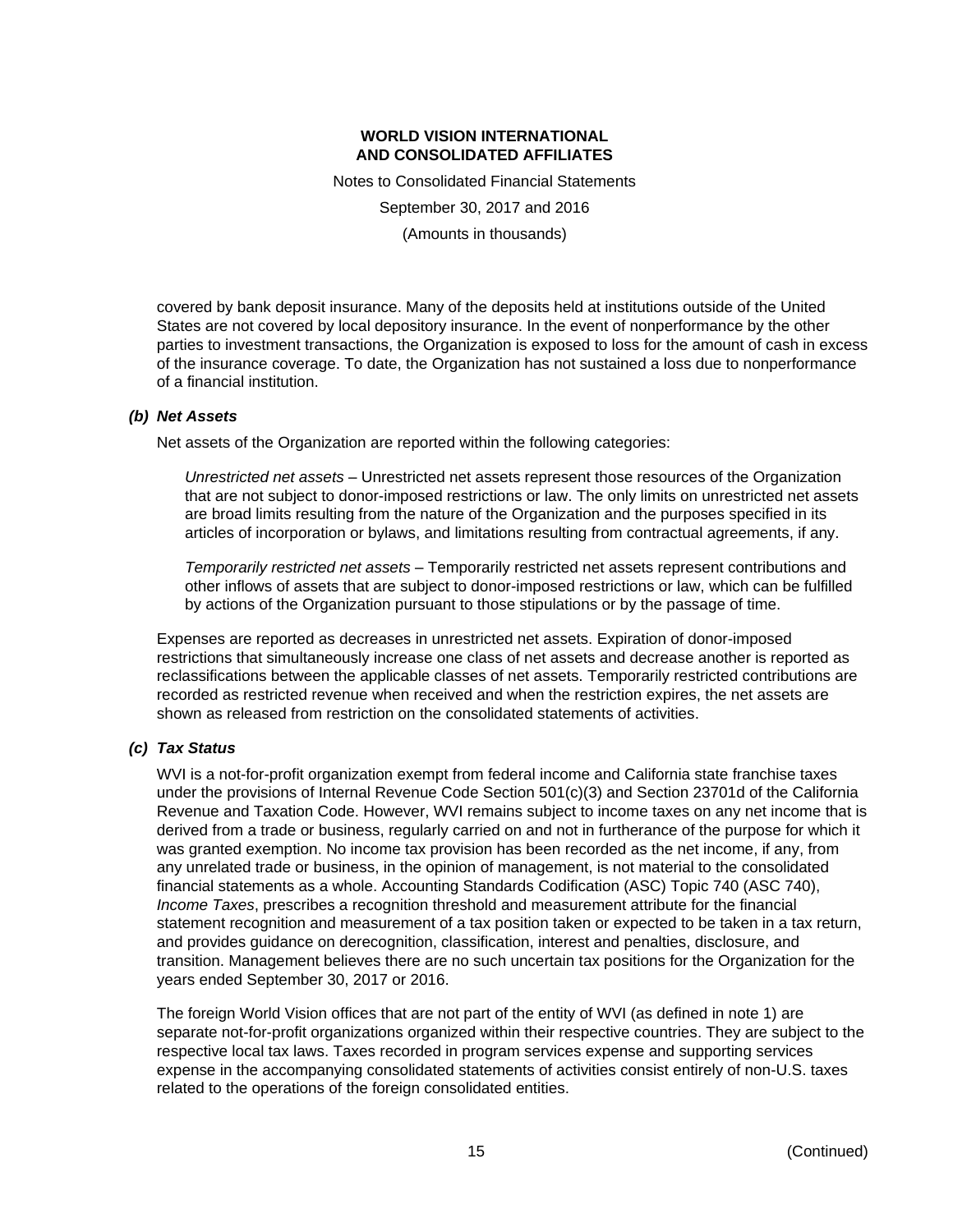Notes to Consolidated Financial Statements

September 30, 2017 and 2016

(Amounts in thousands)

MFIs are subject to their respective local tax laws, pursuant to which some are taxable and some are not taxable (or tax-exempt). Taxes totaling \$3,954 and \$4,294 for the years ended September 30, 2017 and 2016, respectively, are recorded in program services expense in the accompanying consolidated statements of activities and consist entirely of non-U.S. taxes related to the operations of the foreign consolidated entities.

# **(4) Fair Value**

Fair value is defined as the price that the Organization would receive upon selling an asset in an orderly transaction to an independent buyer in the principal or most advantageous market of the asset. A three-tier hierarchy was established by the Financial Accounting Standards Board (FASB) to classify measurement inputs for determining fair value for disclosure purposes. Inputs refer broadly to the assumptions that market participants would use in pricing the asset or liability, including assumptions about risk. Inputs may be observable or unobservable. Observable inputs are inputs that reflect the assumptions market participants would use in pricing the asset or liability developed based on market data obtained from sources independent of the reporting entity. Unobservable inputs are inputs that reflect the reporting entity's own assumptions about the assumptions market participants would use in pricing the asset or liability developed based on the best information available. The three-tier hierarchy of inputs is summarized in the three broad levels listed below:

Level 1 – Inputs that reflect unadjusted quoted prices in active markets for identical assets or liabilities that the Organization has the ability to access at the measurement date.

Level 2 – Inputs other than quoted prices that are observable for the asset or liability either directly or indirectly, including inputs in markets that are not considered to be active.

Level 3 – Inputs that are unobservable, including the Organization's own assumptions in determining the fair value of assets or liabilities.

In some cases, the inputs used to measure fair value might fall in different levels of the fair value hierarchy. In such cases, the level in the fair value hierarchy within which the asset in its entirety falls is determined based on the lowest level input that is significant to the asset in its entirety. Assessing the significance of a particular input to the asset in its entirety requires judgment and considers factors specific to the asset. The categorization of an asset within the hierarchy is based upon the pricing transparency of the asset and does not necessarily correspond to the Organization's perceived risk of liquidity for that asset.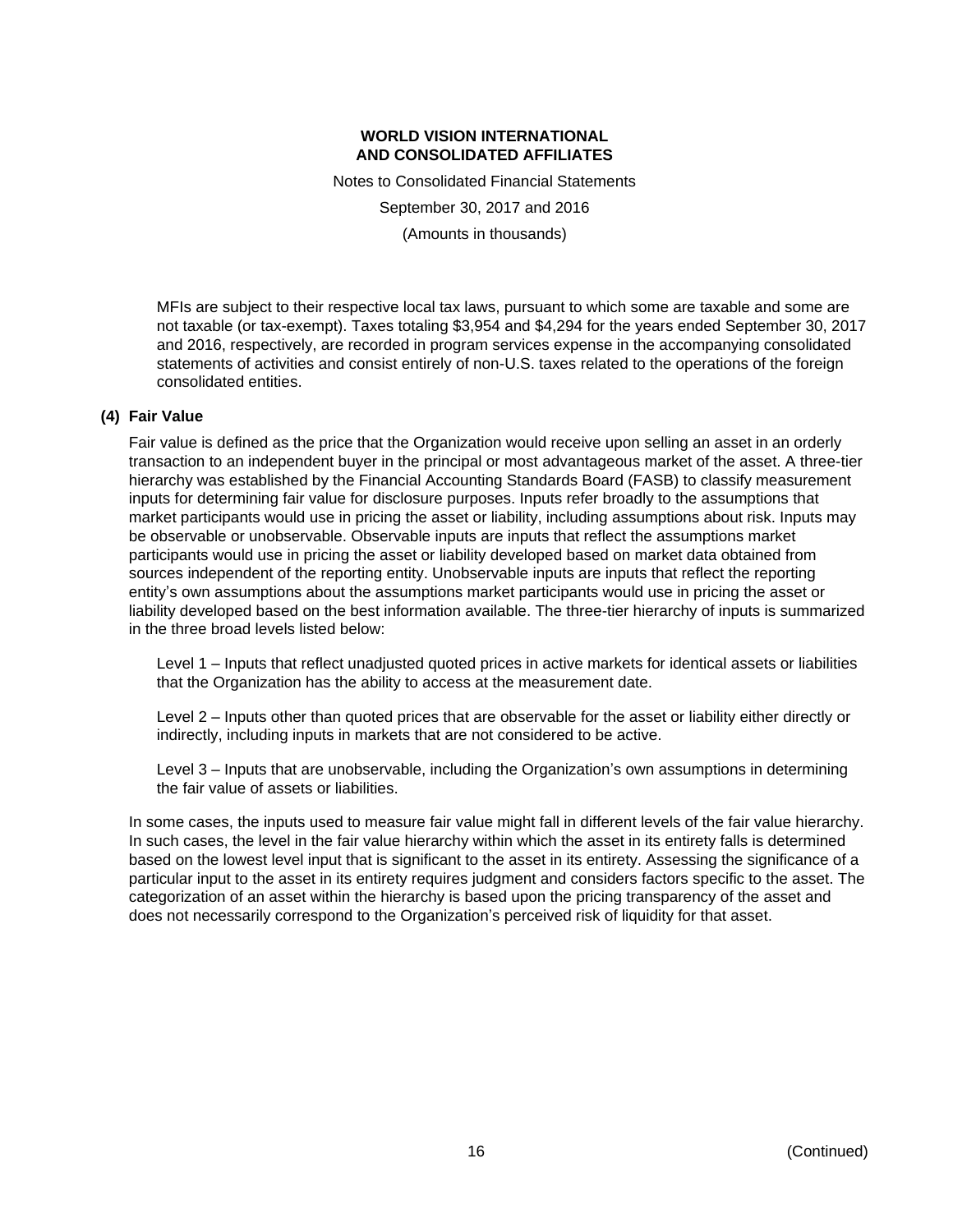Notes to Consolidated Financial Statements

September 30, 2017 and 2016

(Amounts in thousands)

The following table presents assets that are measured at fair value on a recurring basis at September 30, 2017:

|                                     | Total        | <b>Quoted prices</b><br>in active<br>markets for<br>identical<br>assets<br>(Level 1) | Significant<br>other<br>observable<br>inputs<br>(Level 2) |
|-------------------------------------|--------------|--------------------------------------------------------------------------------------|-----------------------------------------------------------|
| Assets:                             |              |                                                                                      |                                                           |
| Investments:                        |              |                                                                                      |                                                           |
| Certificates of deposit             | \$<br>63,583 |                                                                                      | 63,583                                                    |
| Domestic government securities      | 6,015        |                                                                                      | 6,015                                                     |
| Foreign government securities       | 3,520        |                                                                                      | 3,520                                                     |
| Foreign corporate stocks            |              |                                                                                      |                                                           |
| Mutual funds and other              | 8,399        | 8,399                                                                                |                                                           |
| Domestic corporate debt             | 10,161       |                                                                                      | 10,161                                                    |
| Total investments                   | \$<br>91,678 | 8,399                                                                                | 83,279                                                    |
| Foreign exchange currency contracts | \$<br>11,648 |                                                                                      | 11,648                                                    |
| Liabilities:                        |              |                                                                                      |                                                           |
| Foreign exchange currency contracts | \$<br>20,696 |                                                                                      | 20,696                                                    |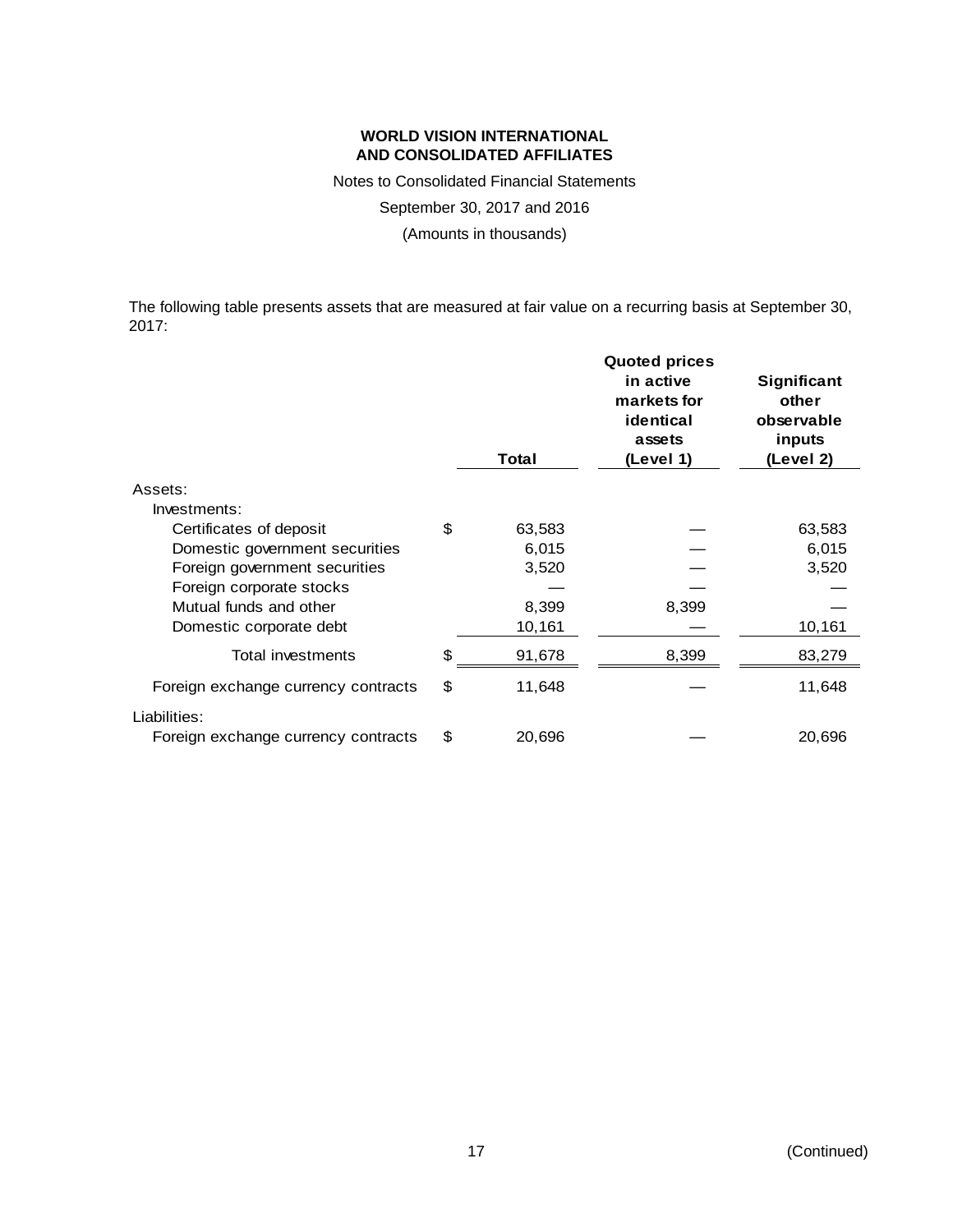Notes to Consolidated Financial Statements

September 30, 2017 and 2016

(Amounts in thousands)

The following table presents assets that are measured at fair value on a recurring basis at September 30, 2016:

|                                     | <b>Total</b> | <b>Quoted prices</b><br>in active<br>markets for<br>identical<br>assets<br>(Level 1) | Significant<br>other<br>observable<br>inputs<br>(Level 2) |
|-------------------------------------|--------------|--------------------------------------------------------------------------------------|-----------------------------------------------------------|
| Assets:                             |              |                                                                                      |                                                           |
| Investments:                        |              |                                                                                      |                                                           |
| Certificates of deposit             | \$<br>55,704 |                                                                                      | 55,704                                                    |
| Domestic government securities      | 6,043        |                                                                                      | 6,043                                                     |
| Foreign government securities       | 9,418        |                                                                                      | 9,418                                                     |
| Foreign corporate stocks            | 9            | 9                                                                                    |                                                           |
| Mutual funds and other              | 4,110        | 4,110                                                                                |                                                           |
| Domestic corporate debt             | 1,219        |                                                                                      | 1,219                                                     |
| Total investments                   | \$<br>76,503 | 4,119                                                                                | 72,384                                                    |
| Foreign exchange currency contracts | \$<br>17,033 |                                                                                      | 17,033                                                    |
| Liabilities:                        |              |                                                                                      |                                                           |
| Foreign exchange currency contracts | \$<br>21,930 |                                                                                      | 21,930                                                    |

Level 2 investments primarily consist of certificates of deposit held at the National Offices' local banks. Level 2 investments also include time deposits held with the National Offices' local government and debt securities held at the Global Center. The fair value of these investments is determined through the use of other significant observable inputs (including quoted prices for similar investments, interest rates, etc.).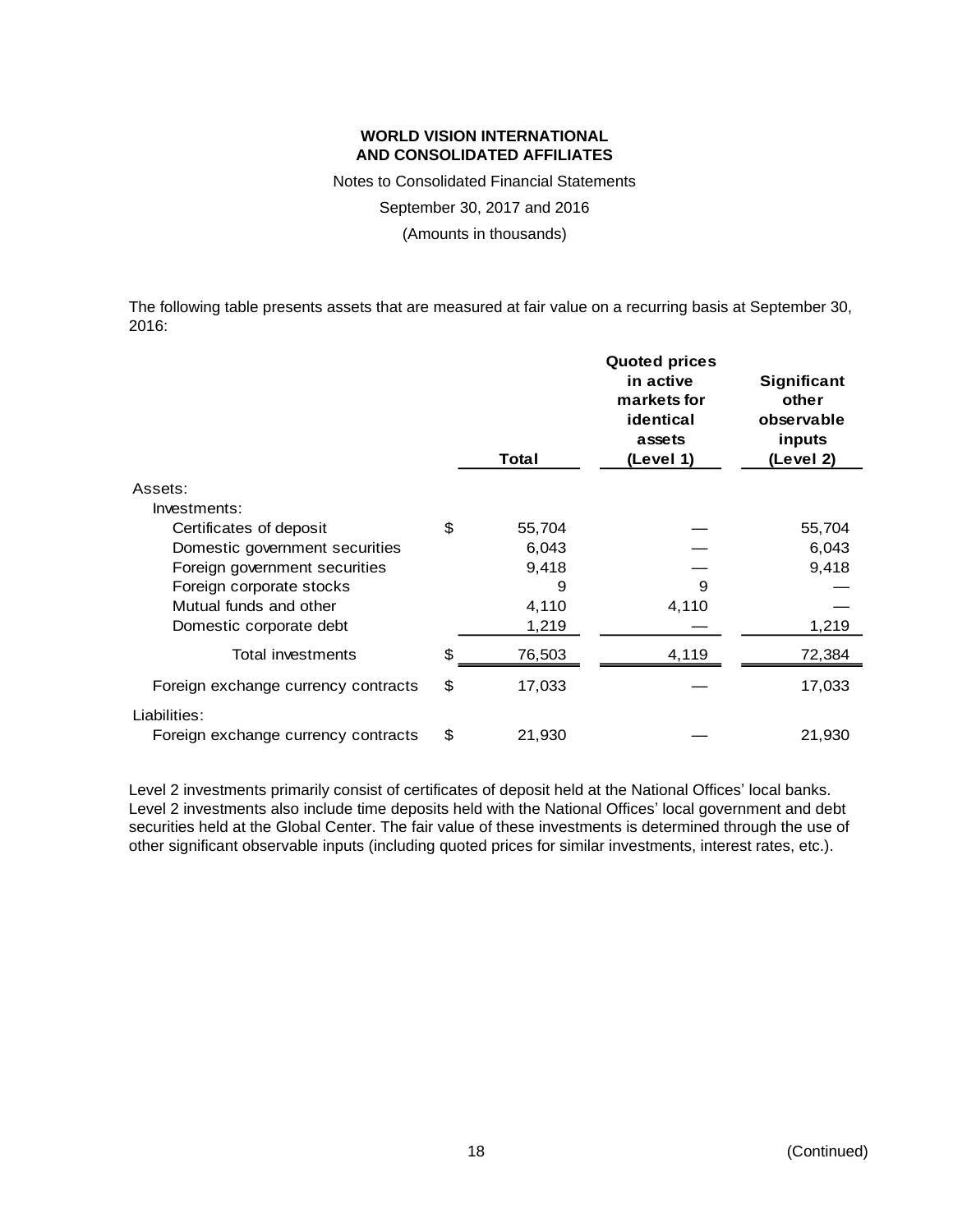Notes to Consolidated Financial Statements

September 30, 2017 and 2016

(Amounts in thousands)

### **(5) Due from/to Unconsolidated Affiliates**

Amounts due from/to unconsolidated affiliates arise from short-term transactions relating to project commitments and investments held for unconsolidated affiliates. Amounts due from/to unconsolidated affiliates at September 30, 2017 and 2016 are as follows:

|                                                | 2017  | 2016  |
|------------------------------------------------|-------|-------|
| Due from unconsolidated affiliates:            |       |       |
| \$<br>World Vision Taiwan                      | 4,171 | 13    |
| World Vision Ireland                           | 2,350 |       |
| <b>World Vision Canada</b>                     | 1,845 | 279   |
| <b>World Vision France</b>                     | 229   | 350   |
| <b>World Vision Germany</b>                    | 146   | 650   |
| World Vision Italy                             | 60    | 75    |
| <b>World Vision Austria</b>                    | 54    | 38    |
| <b>World Vision United States</b>              |       | 2,872 |
| <b>World Vision Switzerland</b>                |       | 148   |
| World Vision Hong Kong                         |       | 24    |
| \$<br>Total due from unconsolidated affiliates | 8,855 | 4,449 |
|                                                | 2017  | 2016  |
| Due to unconsolidated affiliates:              |       |       |
| \$<br><b>World Vision United States</b>        | 8,150 |       |
| World Vision Germany                           | 108   | 225   |
| \$<br>Total due to unconsolidated affiliates   | 8,258 | 225   |

### **(6) Microfinance Loans Receivable**

The Organization operates microenterprise development activities in many countries primarily through MFIs. These community-based loan programs are designed to assist individuals without access to normal banking resources with loans for the development of small business enterprises. These loans consist of funds lent to entrepreneurial individuals, solidarity groups, and community banks for the purpose of furthering economic development in the communities served. Amounts in microfinance loans receivable represent funds lent to the entrepreneurial poor in the respective areas of operation.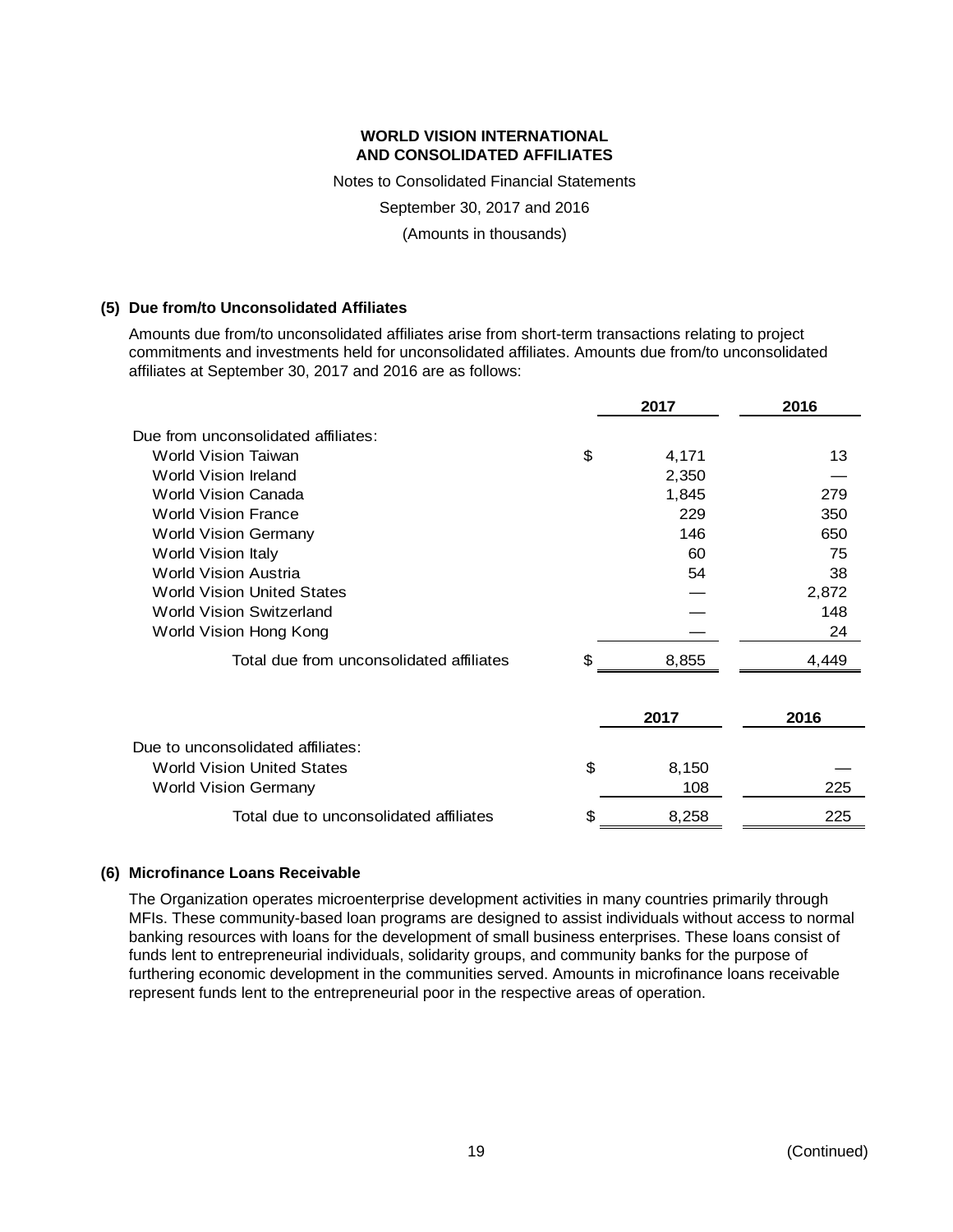Notes to Consolidated Financial Statements

September 30, 2017 and 2016

(Amounts in thousands)

Microfinance loans receivable, net at September 30, 2017 and 2016, consist of the following:

|                                                                  |     | 2017                 | 2016                 |
|------------------------------------------------------------------|-----|----------------------|----------------------|
| Microfinance Ioans receivable, gross<br>Less loan loss allowance | \$. | 582.875<br>(12, 913) | 525.675<br>(36, 561) |
| Microfinance Ioans receivable, net                               |     | 569,962              | 489,114              |

The average loan amount varies by country from less than three hundred dollars to six thousand dollars. The average loan terms commonly range from 3 to 44 months with a weighted average maturity of approximately 22 months.

Interest rates on the outstanding loans vary by country due to varying inflation rates and operating environments. For the years ending September 2017 and 2016, the weighted average annual interest rates charged was 27% and 29%, respectively. In 2017, the average loan portfolio for the Organization's consolidated MFIs was \$20 million, with the largest consolidated MFI loan portfolio being \$161 million.

Loans to MFI clients were concentrated in the following regions as of September 30, 2017 and 2016:

| <b>Region of operations</b> |    | 2017    | 2016    |
|-----------------------------|----|---------|---------|
| Asia/Pacific                | \$ | 238,820 | 201,103 |
| Latin America/Caribbean     |    | 136,607 | 112,763 |
| Middle East/Eastern Europe  |    | 116.501 | 133,793 |
| Africa                      |    | 90,947  | 78,016  |
| Total                       | S  | 582,875 | 525,675 |

An aging analysis of microfinance loans receivable at September 30, 2017 and 2016, is as follows:

|                                       |    | 2017    | 2016    |
|---------------------------------------|----|---------|---------|
| Current or less than 30 days past due | \$ | 568,342 | 484,803 |
| 31-60 days past due                   |    | 2,670   | 2,322   |
| 61-90 days past due                   |    | 1.878   | 1,632   |
| 91 days or more past due              |    | 9.985   | 15,329  |
| <b>Restructured loans</b>             |    |         | 21,589  |
|                                       | S  | 582.875 | 525,675 |

The Organization generally evaluates credit quality based on the aging of loans and considers loans over 91 days as impaired. Loans are evaluated collectively for impairment.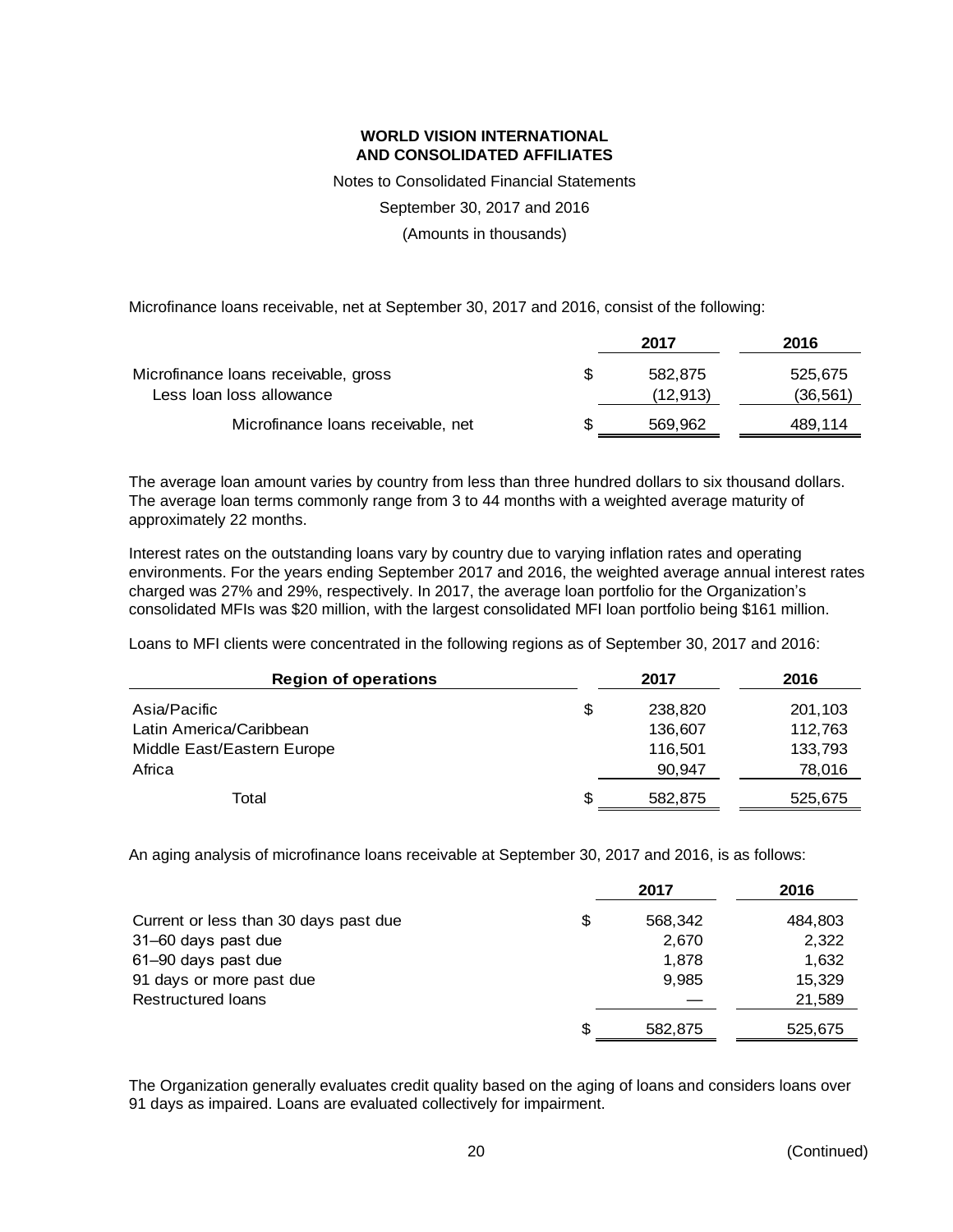Notes to Consolidated Financial Statements

September 30, 2017 and 2016

(Amounts in thousands)

Changes in the allowance for loan losses for the years ended September 30, 2017 and 2016 are as follows:

| Allowance for loan loss   |    | 2017      | 2016      |
|---------------------------|----|-----------|-----------|
| Beginning of year         | \$ | 36.561    | 13,139    |
| Loans written off         |    | (32, 687) | (10, 209) |
| Provision for loan loss   |    | 10,317    | 38,262    |
| Currency valuation change |    | (1,278)   | (4,631)   |
| End of year               | S  | 12.913    | 36,561    |

In the years ending September 30, 2017 and 2016, funds recovered from loans written off totaled \$3,694 and \$3,641, respectively. These amounts are included within other revenue and gains on the accompanying consolidated statements of activities. As of September 30, 2017, based on historical loan performance and aging analysis, the risks related to losses on the loan portfolio are limited and are sufficiently covered by the allowance for loan losses.

In the year ended September 30, 2016, the terms to certain loans by VisionFund Azercredit to MFI clients were modified and considered to be troubled debt restructuring. During the year ended September 30, 2017, the outstanding past due and restructured loans of VisionFund Azercredit totaling \$22,015 were written off (note 15).

# **(7) Land, Buildings and Equipment, Net**

Land, buildings and equipment, net at September 30, 2017 and 2016, consist of the following:

|                                          |    | 2017      | 2016      |
|------------------------------------------|----|-----------|-----------|
| Land                                     | \$ | 16,193    | 16,518    |
| Buildings and improvements               |    | 49,176    | 47,725    |
| Computers and software                   |    | 64,016    | 67,288    |
| <b>Vehicles</b>                          |    | 10,846    | 9,940     |
| Furniture and other equipment            |    | 10,818    | 10,213    |
| Total land, buildings and equipment      |    | 151,049   | 151,684   |
| Less accumulated depreciation            |    | (68, 793) | (63, 937) |
| Total land, buildings and equipment, net | S  | 82,256    | 87,747    |

Depreciation and amortization expense for the years ended September 30, 2017 and 2016 was \$14,044 and \$13,721, respectively.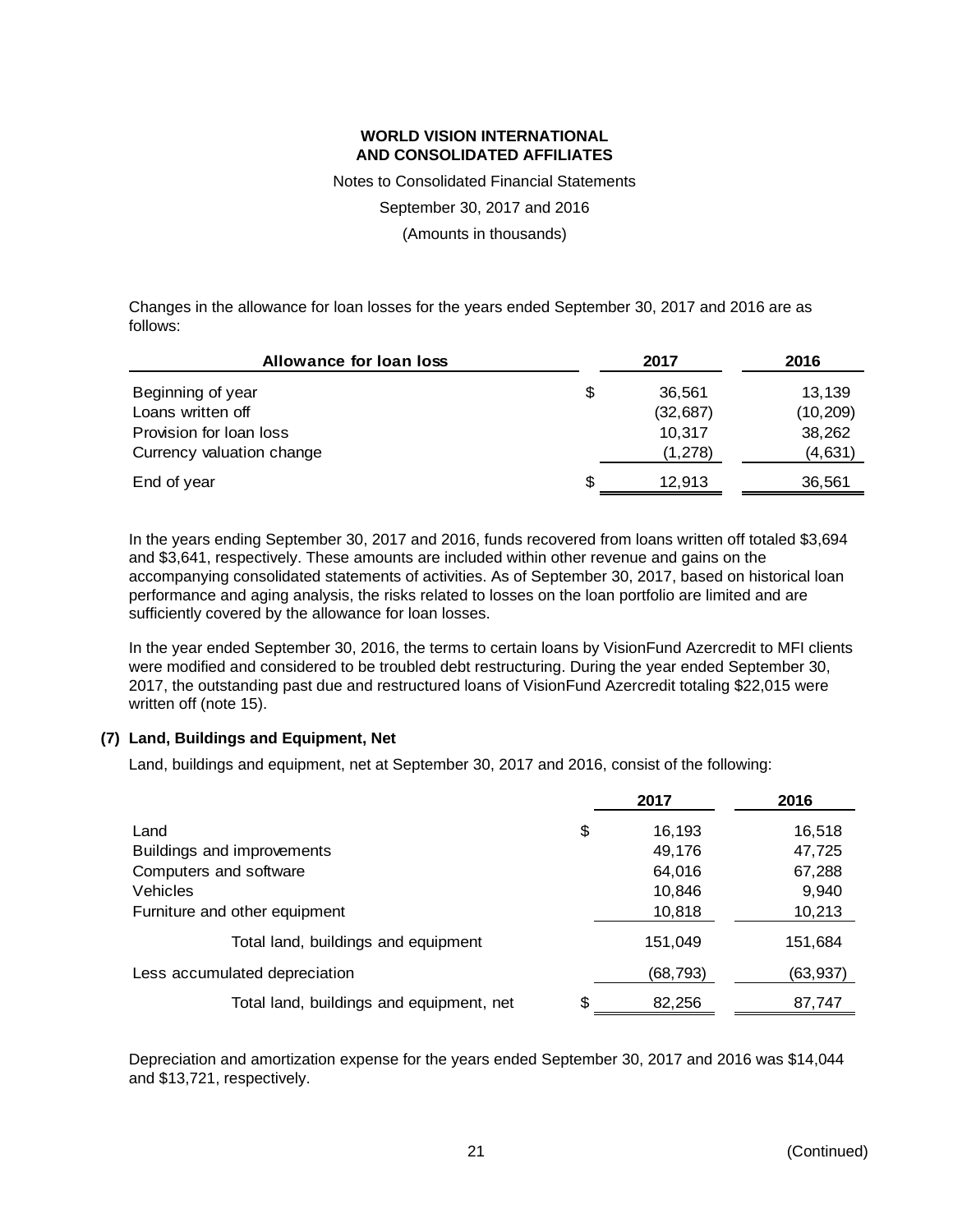Notes to Consolidated Financial Statements

September 30, 2017 and 2016 (Amounts in thousands)

# **(8) Foreign Exchange Contracts**

The Organization receives most of its funds from unconsolidated Support Offices throughout the world (as discussed in note 12, Contributions and Gift-in-Kind revenues). Planned fundings are made annually by the Organization to Ministry Offices and MFIs in the local currency of the respective countries. In order to protect against adverse fluctuations in such currencies, the Organization may enter into foreign currency forward (FOREX) contracts, which provide for the future exchange of funds at agreed-upon rates. These agreements are recorded at fair value at September 30, 2017 and 2016. Any unrealized gains or losses as of September 30, 2017 and 2016 are recognized in the consolidated statements of activities. Any realized gains or losses as of September 30, 2017 and 2016 are recognized in contributions revenue in the consolidated statements of activities. It is the Organization's general policy and practice to hold such contracts until maturity.

For the years ended September 30, 2017 and 2016, the Organization recorded a change in cumulative unrealized losses of \$4,151 and \$19,975, respectively, on FOREX contracts held.

At September 30, 2017 and 2016, the Organization had in place foreign currency contracts for purchases of U.S. dollars with notional amounts totaling \$632,646 and \$612,991, respectively, and sales of U.S. dollars for foreign currencies with notional amounts totaling \$210,442 and \$174,056, respectively. At September 30, 2017 and 2016, the fair values of FOREX contracts held recognized in the consolidated statements of financial position are assets of \$11,648 and \$17,033 and liabilities of \$20,696 and \$21,930, respectively.

# **(9) Notes Payable**

Notes payable represent amounts received from various foundations, individuals, unconsolidated Support Offices, and banking organizations, which extended loans to the Organization to provide funding for its activities. At September 30, 2017 and 2016, a total of \$402,558 and \$317,759, respectively, in loans was outstanding. All of these loans were issued in relation to World Vision's microfinance activities. Interest rates generally range from 0% to over 15%. These loans are scheduled for repayment as follows:

| Fiscal year:        |               |
|---------------------|---------------|
| 2018                | \$<br>147,651 |
| 2019                | 128,833       |
| 2020                | 91,975        |
| 2021                | 19,092        |
| 2022                | 5,204         |
| 2023 and thereafter | 9,803         |
| Total               | \$<br>402,558 |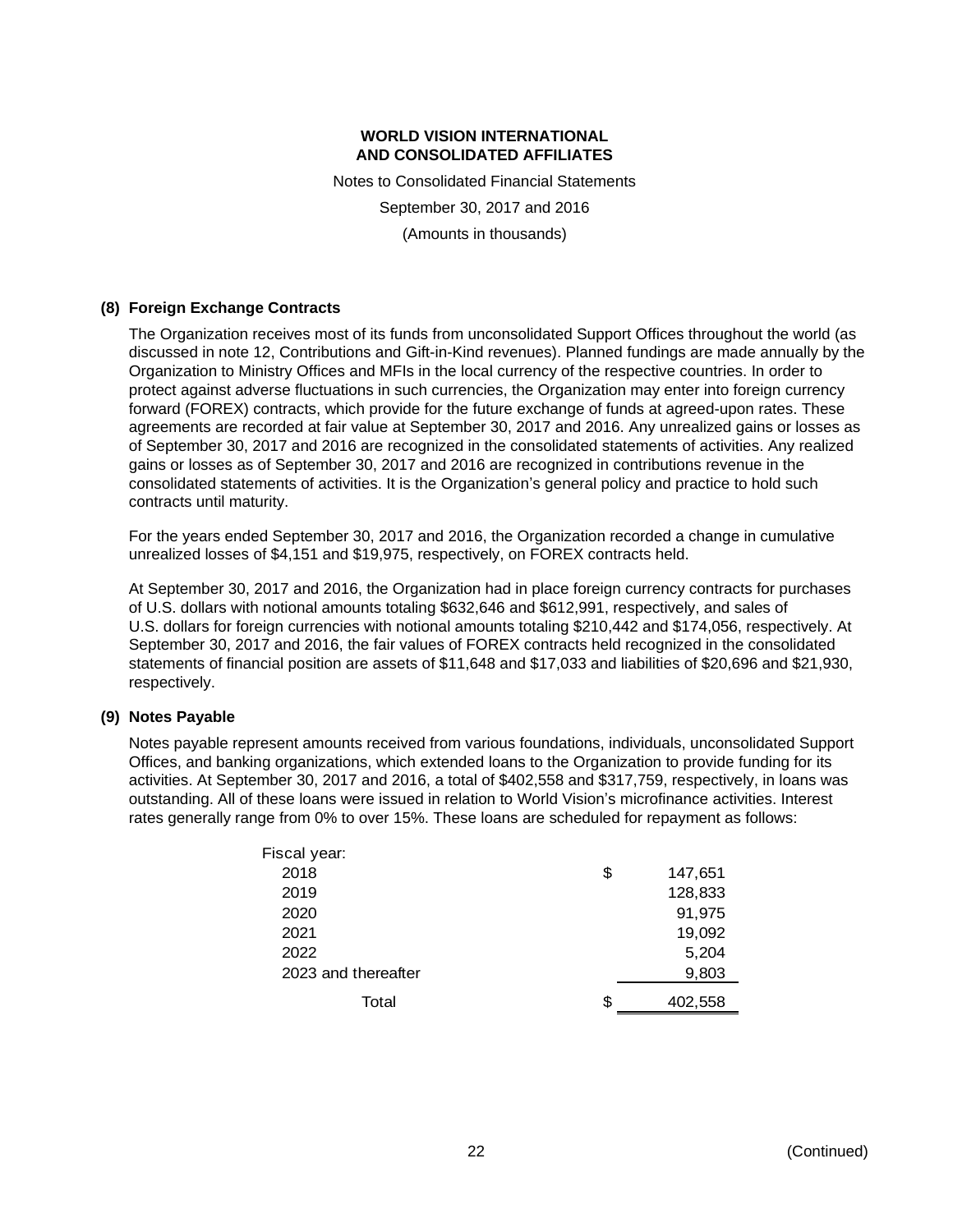Notes to Consolidated Financial Statements

September 30, 2017 and 2016

(Amounts in thousands)

Notes payable are unsecured with the exception of aggregate loans of \$60,825 and \$24,702 at September 30, 2017 and 2016, respectively, in loans that have been guaranteed by the assets of MFIs. Each of these collateral agreements represents a first priority guarantee on the assets of a particular MFI. Interest expense totaling \$36,499 and \$30,715 for the years ended September 30, 2017 and 2016, respectively, is recorded in the consolidated statements of activities as microenterprise development program services expense.

# **(10) Net Assets**

Consolidated net assets at September 30, 2017 are restricted or designated for the following purposes:

|                                           |                     | <b>Temporarily</b> |           |
|-------------------------------------------|---------------------|--------------------|-----------|
|                                           | <b>Unrestricted</b> | restricted         | Total     |
| Contributions received designated for     |                     |                    |           |
| future program services                   | \$<br>255,630       |                    | 255,630   |
| Contributions of gifts-in-kind restricted |                     |                    |           |
| for international programs                |                     | 52,506             | 52,506    |
| Contributions received restricted for     |                     |                    |           |
| international relief and community        |                     |                    |           |
| development                               |                     | 200,823            | 200,823   |
| Other designated amounts:                 |                     |                    |           |
| Christian endowment                       | 14,045              |                    | 14,045    |
| Unrealized loss on foreign                |                     |                    |           |
| exchange contracts                        | (9,048)             |                    | (9,048)   |
| Undesignated deficit                      | (19, 495)           |                    | (19, 495) |
| Represented by noncontrolling financial   |                     |                    |           |
| interest in subsidiaries                  | (11, 165)           |                    | (11, 165) |
| Represented by fixed assets and           |                     |                    |           |
| investments:                              |                     |                    |           |
| Land, buildings, and equipment, net       | 82,256              |                    | 82,256    |
| Investment in captive insurance           |                     |                    |           |
| company                                   | 690                 |                    | 690       |
|                                           | \$<br>312,913       | 253,329            | 566,242   |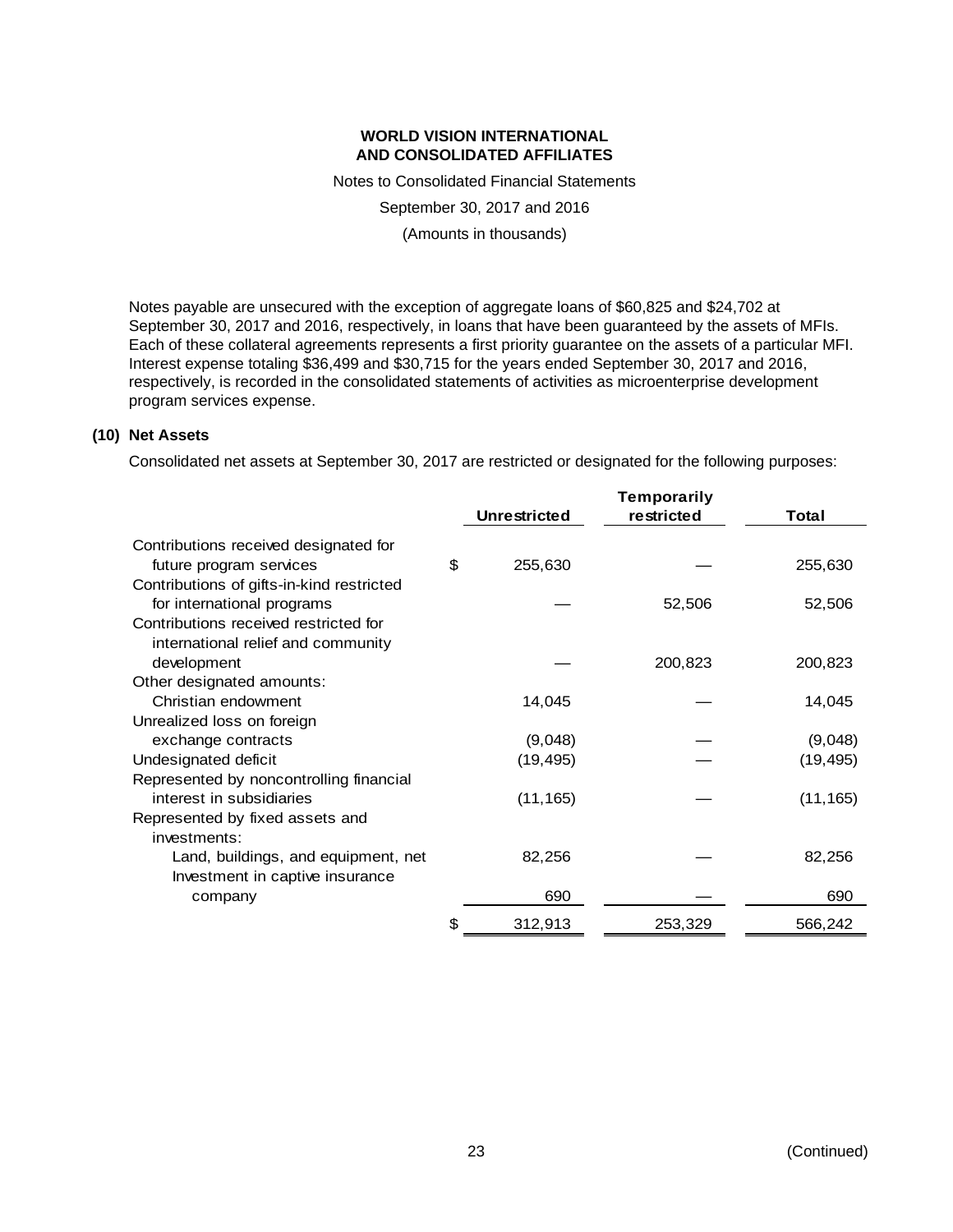Notes to Consolidated Financial Statements

September 30, 2017 and 2016

(Amounts in thousands)

Consolidated net assets at September 30, 2016 are restricted or designated for the following purposes:

|                                           |    |                     | <b>Temporarily</b> |           |
|-------------------------------------------|----|---------------------|--------------------|-----------|
|                                           |    | <b>Unrestricted</b> | restricted         | Total     |
| Contributions received designated for     |    |                     |                    |           |
| future program services                   | \$ | 227,658             |                    | 227,658   |
| Contributions of gifts-in-kind restricted |    |                     |                    |           |
| for international programs                |    |                     | 100,972            | 100,972   |
| Contributions received restricted for     |    |                     |                    |           |
| international relief and community        |    |                     |                    |           |
| development                               |    |                     | 184,199            | 184,199   |
| Other designated amounts:                 |    |                     |                    |           |
| Christian endowment                       |    | 13,584              |                    | 13,584    |
| Unrealized loss on foreign                |    |                     |                    |           |
| exchange contracts                        |    | (4, 897)            |                    | (4, 897)  |
| Undesignated deficit                      |    | (41, 125)           |                    | (41, 125) |
| Represented by noncontrolling financial   |    |                     |                    |           |
| interest in subsidiaries                  |    | (8,650)             |                    | (8,650)   |
| Represented by fixed assets and           |    |                     |                    |           |
| investments:                              |    |                     |                    |           |
| Land, buildings, and equipment, net       |    | 87,747              |                    | 87,747    |
| Investment in captive insurance           |    |                     |                    |           |
| company                                   |    | 690                 |                    | 690       |
|                                           | S  | 275,007             | 285,171            | 560,178   |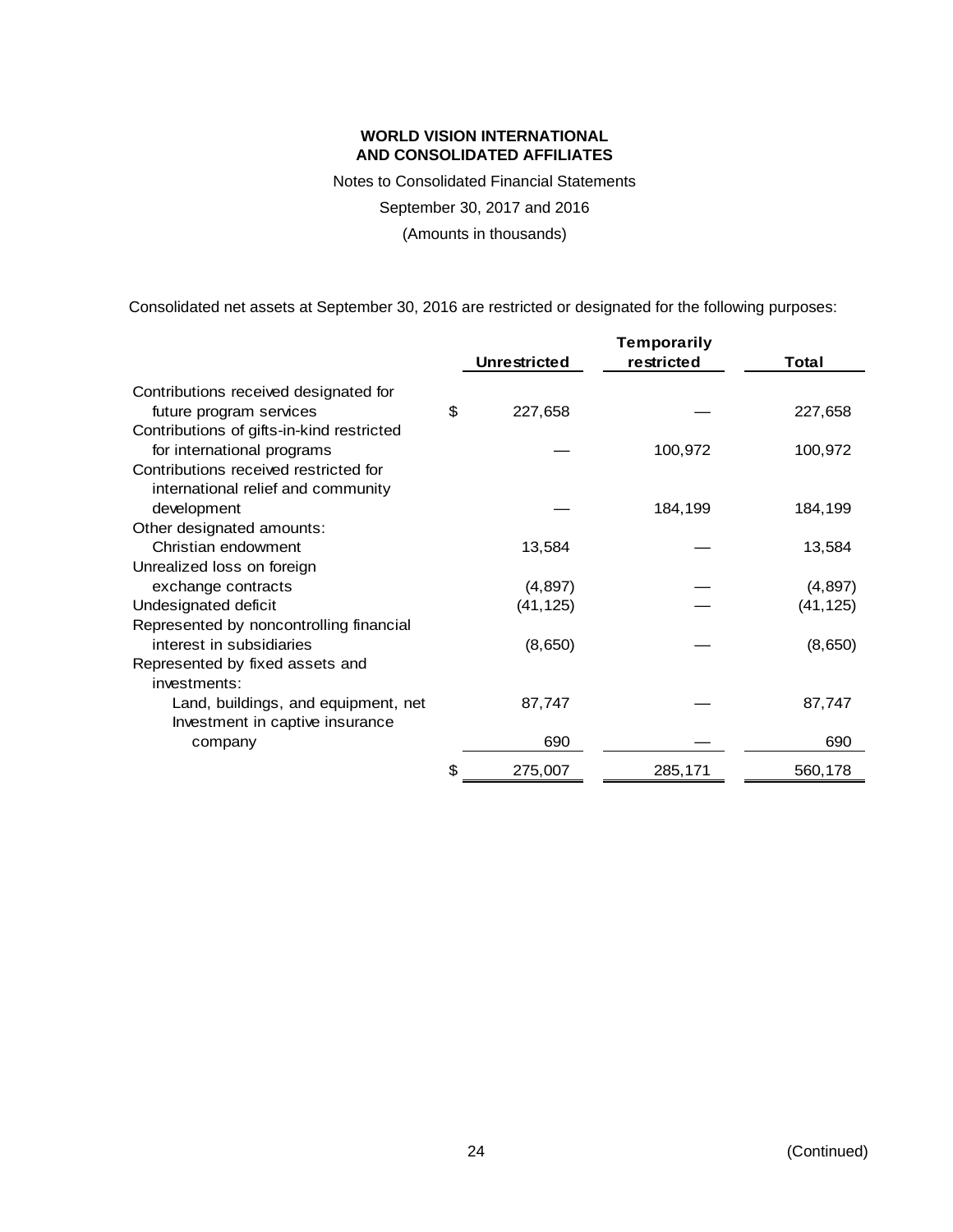Notes to Consolidated Financial Statements

September 30, 2017 and 2016 (Amounts in thousands)

### **(11) Endowments**

Most states (including California) have adopted the Uniform Prudent Management of Institutional Funds Act (UPMIFA). UPMIFA governs the appropriation of expenditures from donor-designated endowments, subject to the intent of the donor as expressed in the gift instrument. UPMIFA is not applicable to board-designated endowments. The Organization has one board-designated endowment and does not have any donor-restricted endowments. The Organization has a policy for the board-designated endowment allowing that, annually, the board may appropriate and expend all or part of the accumulated income. The following table provides the endowment activity for 2016 and 2017:

| Balance, September 30, 2015                        | S. | 13,386       |
|----------------------------------------------------|----|--------------|
| Net investment return<br>Appropriated expenditures |    | 534<br>(336) |
| Balance, September 30, 2016                        |    | 13,584       |
| Net investment return<br>Appropriated expenditures |    | 550<br>(89   |
| Balance, September 30, 2017                        | S  | 14.045       |

### **(12) Contributions and Gift-in-Kind Revenue**

Contributions and gift-in-kind revenues for the year ended September 30, 2017 are from the following:

|                                   | Unrestricted | restricted | Total   |
|-----------------------------------|--------------|------------|---------|
| Contributions:                    |              |            |         |
| <b>World Vision United States</b> | \$<br>54,248 | 455,311    | 509,559 |
| World Vision Australia            | 20,635       | 150,572    | 171,207 |
| World Vision Canada               | 22,034       | 134,206    | 156,240 |
| World Vision Korea                | 9,992        | 96,794     | 106,786 |
| World Vision Hong Kong            | 6,716        | 90,395     | 97,111  |
| <b>World Vision Germany</b>       | 7,204        | 79,867     | 87,071  |
| World Vision United Kingdom       | 7,338        | 63,490     | 70,828  |
| World Vision Taiwan               | 4,821        | 56,344     | 61,165  |
| World Vision Japan                | 2,744        | 30,017     | 32,761  |
| World Vision New Zealand          | 2,791        | 22,931     | 25,722  |
| World Vision Switzerland          | 3,308        | 18,169     | 21,477  |
| <b>World Vision Netherlands</b>   | 295          | 14,190     | 14,485  |
| World Vision Malaysia             | 408          | 9,445      | 9,853   |
| World Vision Finland              | 406          | 6,380      | 6.786   |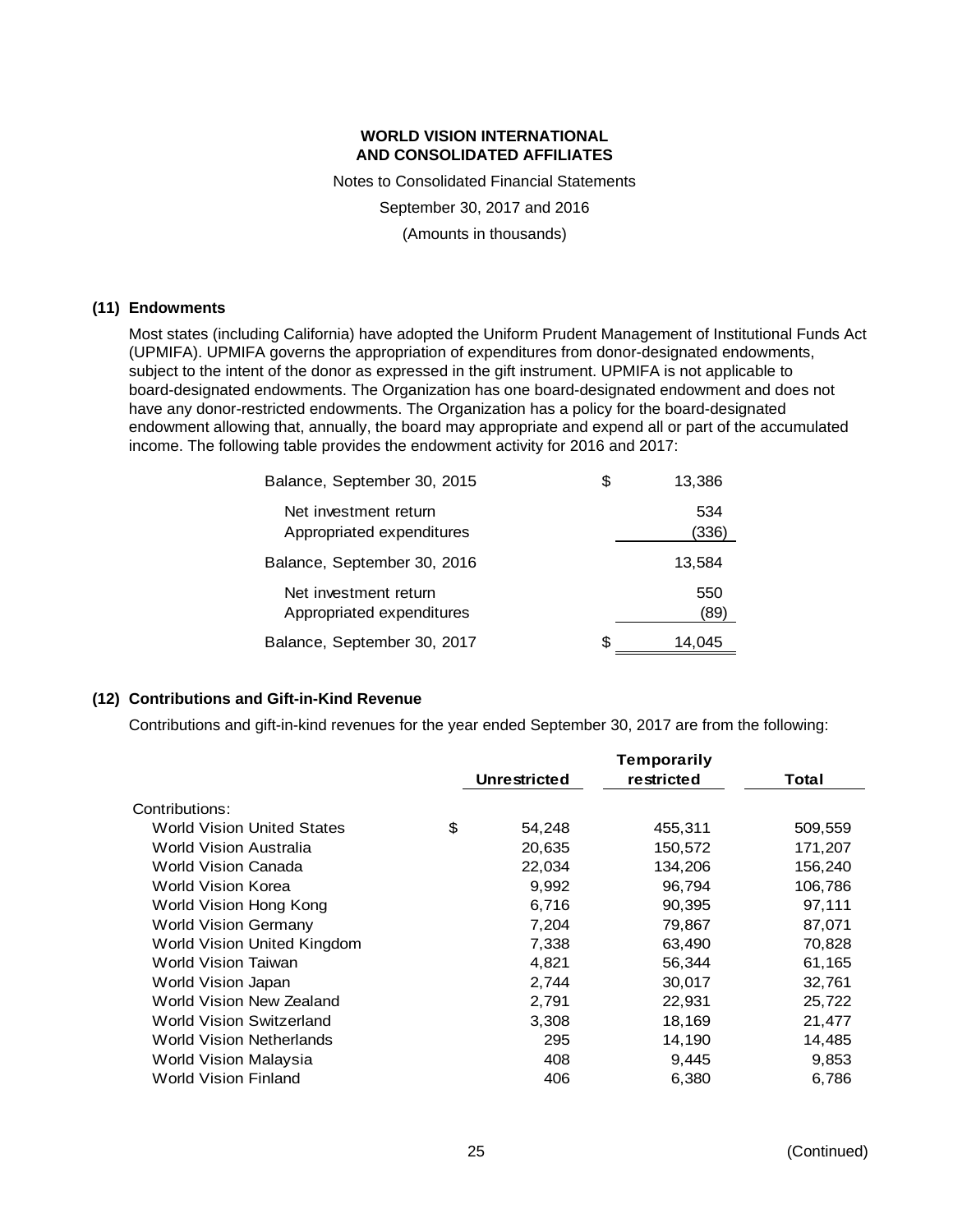Notes to Consolidated Financial Statements

September 30, 2017 and 2016

(Amounts in thousands)

|                                           |                     | <b>Temporarily</b> |              |
|-------------------------------------------|---------------------|--------------------|--------------|
|                                           | <b>Unrestricted</b> | restricted         | <b>Total</b> |
| World Vision Ireland                      | \$<br>300           | 6,440              | 6,740        |
| <b>World Vision Austria</b>               | 73                  | 6,344              | 6,417        |
| <b>World Vision France</b>                | 102                 | 6,082              | 6,184        |
| World Vision Italy                        | 18                  | 514                | 532          |
| Contributions received from nonaffiliated |                     |                    |              |
| sources through:                          |                     |                    |              |
| World Vision Singapore                    |                     | 13,249             | 13,249       |
| World Vision Spain                        |                     | 4,474              | 4,474        |
| Other subsidiaries                        | 6,033               | 128,709            | 134,742      |
| Subtotal                                  | 149,466             | 1,393,923          | 1,543,389    |
| Gift-in-kind:                             |                     |                    |              |
| <b>World Vision United States</b>         |                     | 176,688            | 176,688      |
| World Vision Canada                       |                     | 79,173             | 79,173       |
| <b>World Vision Australia</b>             |                     | 37,496             | 37,496       |
| World Vision Taiwan                       |                     | 25,066             | 25,066       |
| World Vision United Kingdom               |                     | 20,467             | 20,467       |
| <b>World Vision Switzerland</b>           |                     | 10,703             | 10,703       |
| World Vision Hong Kong                    |                     | 8,964              | 8,964        |
| <b>World Vision Germany</b>               |                     | 8,271              | 8,271        |
| <b>World Vision Korea</b>                 |                     | 7,775              | 7,775        |
| World Vision New Zealand                  |                     | 6,741              | 6,741        |
| <b>World Vision Austria</b>               |                     | 3,446              | 3,446        |
| World Vision Japan                        |                     | 2,715              | 2,715        |
| <b>World Vision Netherlands</b>           |                     | 849                | 849          |
| World Vision Italy                        |                     | 272                | 272          |
| <b>World Vision France</b>                |                     | 64                 | 64           |
| Gift-in-kind received from nonaffiliated  |                     |                    |              |
| sources through:                          |                     |                    |              |
| Other subsidiaries                        |                     | 13,490             | 13,490       |
| Subtotal                                  |                     | 402,180            | 402,180      |
| Total                                     | \$<br>149,466       | 1,796,103          | 1,945,569    |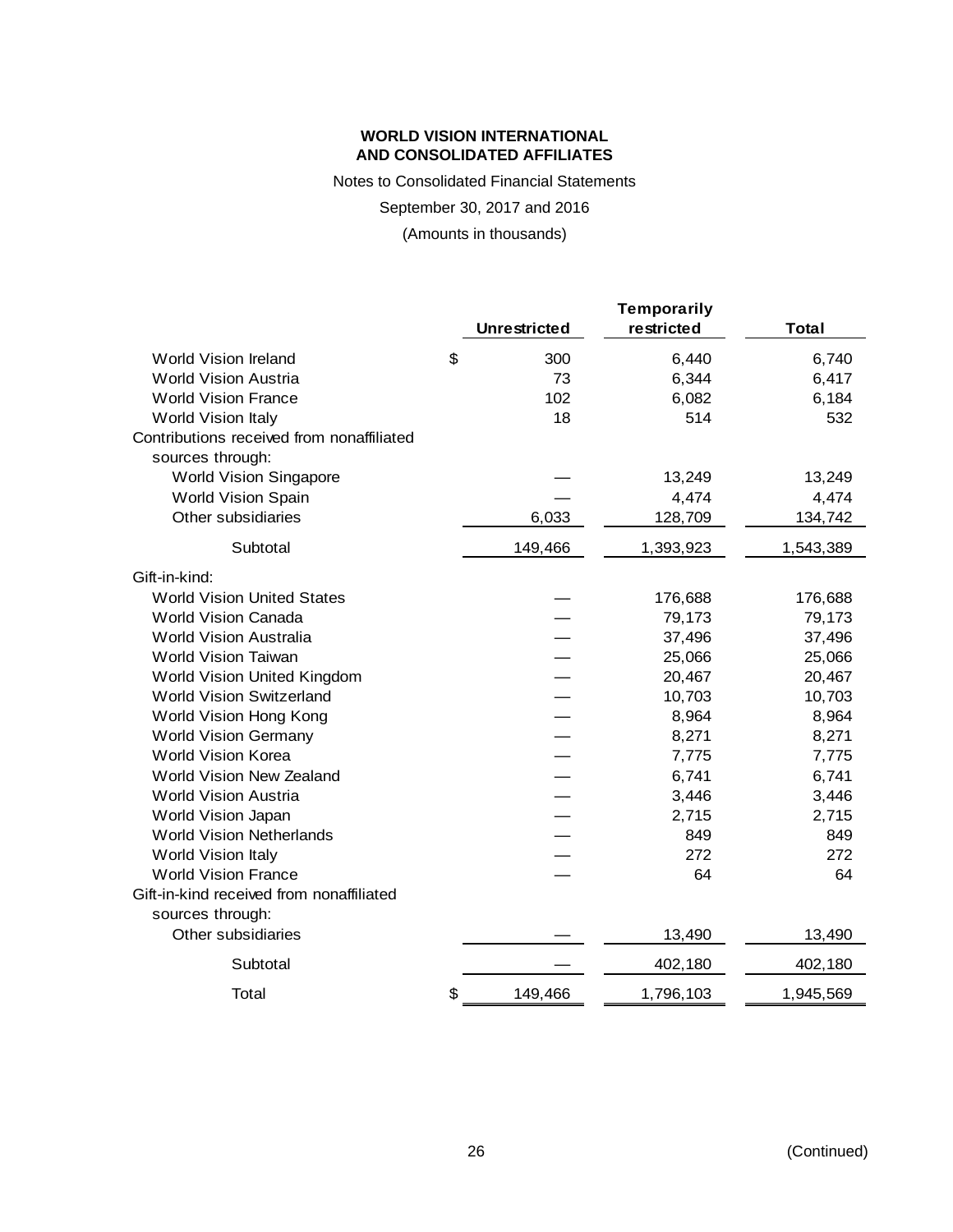Notes to Consolidated Financial Statements

September 30, 2017 and 2016

(Amounts in thousands)

Contributions and gift-in-kind revenues for the year ended September 30, 2016 are from the following:

|                                           |                     | <b>Temporarily</b> |              |
|-------------------------------------------|---------------------|--------------------|--------------|
|                                           | <b>Unrestricted</b> | restricted         | <b>Total</b> |
| Contributions:                            |                     |                    |              |
| \$<br><b>World Vision United States</b>   | 55,826              | 368,694            | 424,520      |
| World Vision Australia                    | 21,602              | 144,136            | 165,738      |
| World Vision Canada                       | 23,055              | 138,288            | 161,343      |
| World Vision Korea                        | 9,988               | 104,521            | 114,509      |
| World Vision Hong Kong                    | 6,713               | 86,605             | 93,318       |
| <b>World Vision Germany</b>               | 547                 | 87,122             | 87,669       |
| World Vision United Kingdom               | 7,232               | 72,191             | 79,423       |
| World Vision Taiwan                       | 4,819               | 50,288             | 55,107       |
| <b>World Vision Switzerland</b>           | 3,345               | 26,841             | 30,186       |
| World Vision Japan                        | 3,001               | 26,897             | 29,898       |
| World Vision New Zealand                  | 2,887               | 25,841             | 28,728       |
| <b>World Vision Netherlands</b>           | 295                 | 14,329             | 14,624       |
| World Vision Malaysia                     | 408                 | 9,581              | 9,989        |
| World Vision Ireland                      | 300                 | 7,592              | 7,892        |
| <b>World Vision Finland</b>               | 406                 | 6,895              | 7,301        |
| <b>World Vision France</b>                |                     | 5,223              | 5,223        |
| <b>World Vision Austria</b>               | 78                  | 4,707              | 4,785        |
| World Vision Italy                        |                     | 325                | 325          |
| Contributions received from nonaffiliated |                     |                    |              |
| sources through:                          |                     |                    |              |
| <b>World Vision Singapore</b>             |                     | 12,024             | 12,024       |
| World Vision Spain                        |                     | 3,719              | 3,719        |
| Other subsidiaries                        | 10,174              | 82,056             | 92,230       |
| Subtotal                                  | 150,676             | 1,277,875          | 1,428,551    |
| Gift-in-kind:                             |                     |                    |              |
| <b>World Vision United States</b>         |                     | 248,835            | 248,835      |
| <b>World Vision Canada</b>                |                     | 96,979             | 96,979       |
| <b>World Vision Australia</b>             |                     | 50,407             | 50,407       |
| <b>World Vision Taiwan</b>                |                     | 8,688              | 8,688        |
| World Vision Hong Kong                    |                     | 8,402              | 8,402        |
| <b>World Vision Switzerland</b>           |                     | 7,323              | 7,323        |
| World Vision New Zealand                  |                     | 6,886              | 6,886        |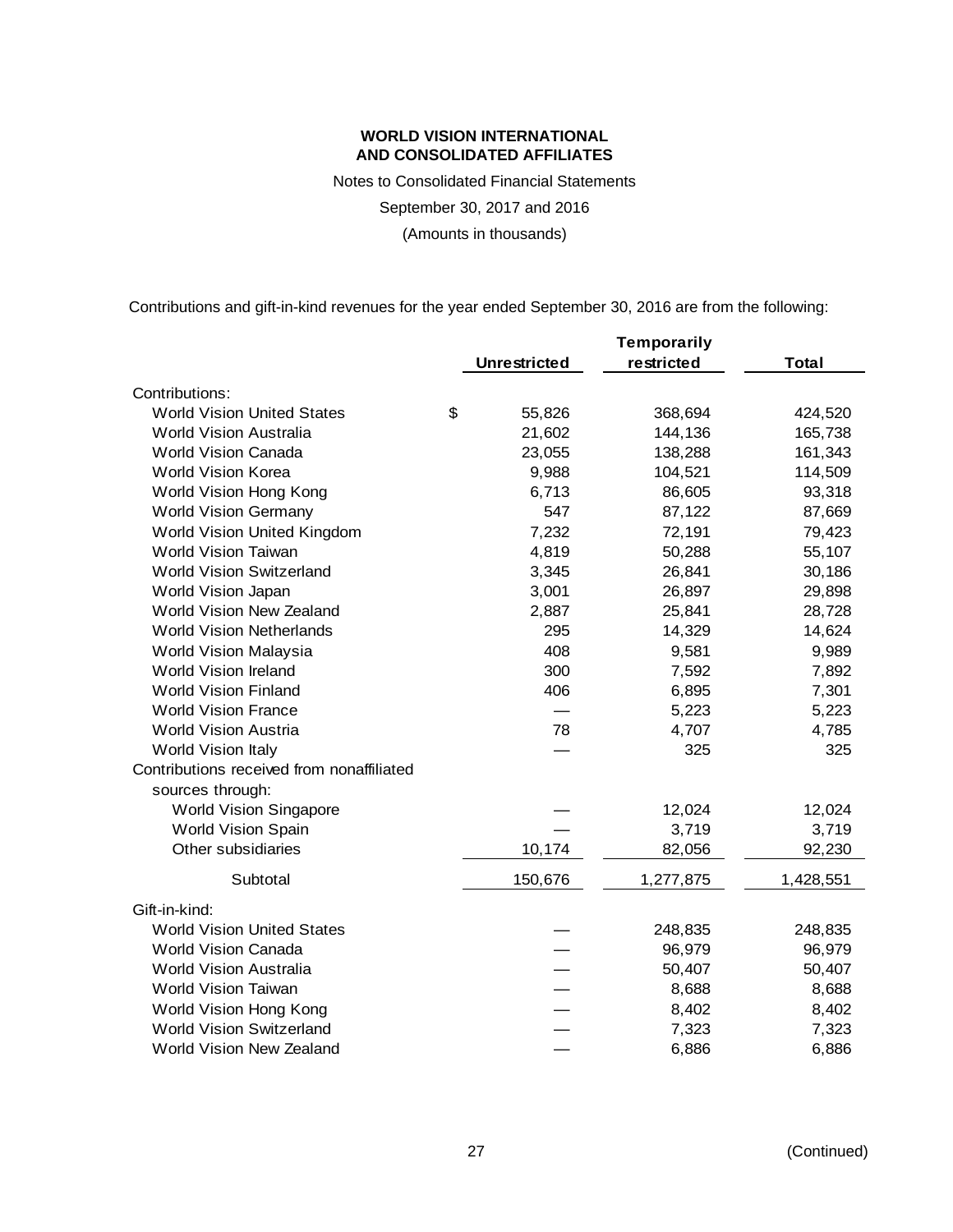Notes to Consolidated Financial Statements

September 30, 2017 and 2016

(Amounts in thousands)

|                                                              | <b>Temporarily</b> |                     |            |           |
|--------------------------------------------------------------|--------------------|---------------------|------------|-----------|
|                                                              |                    | <b>Unrestricted</b> | restricted | Total     |
| <b>World Vision Germany</b>                                  | \$                 |                     | 6,104      | 6,104     |
| World Vision Korea                                           |                    |                     | 5,790      | 5,790     |
| World Vision United Kingdom                                  |                    |                     | 5,240      | 5,240     |
| World Vision Japan                                           |                    |                     | 1,765      | 1,765     |
| World Vision Austria                                         |                    |                     | 1,035      | 1,035     |
| Gift-in-kind received from nonaffiliated<br>sources through: |                    |                     |            |           |
| <b>World Vision Singapore</b>                                |                    |                     | 10         | 10        |
| Other subsidiaries                                           |                    |                     | 4,671      | 4,671     |
| Subtotal                                                     |                    |                     | 452,135    | 452,135   |
| Total                                                        | \$                 | 150.676             | 1,730,010  | 1,880,686 |

### **(13) Retirement Plans**

World Vision International has an international defined contribution plan covering substantially all non-U.S. non-U.K. citizens on an International Assignment (outside their home country) who are not included in the noncontributory Cash Balance Retirement Plan referred to below. Total contributions to this plan for the years ended September 30, 2017 and 2016 were \$1,867 and \$2,187, respectively.

WVI participates jointly with World Vision, Inc. (also known as World Vision United States), an unconsolidated affiliate, in a noncontributory Cash Balance Retirement Plan (the Plan) for substantially all regular full-time WVI staff working in the U.S. or who are U.S. taxpayers. The assets of the Plan are held in trust by an external trustee. Under the Plan, an annual pay credit and interest credit are added to a participant's balance each December. The annual pay credit is based on a participant's pay and age. The annual interest credit is determined by multiplying a participant's previous year account balance by the interest rate. The interest rate is set each November for the following year and currently is established as the 30-year US Treasury rate. The amount of employer contributions is determined based on actuarial valuations and recommendations as to the amounts required to fund benefits under this Plan.

WVI and World Vision, Inc. established a grandfathered minimum guaranteed benefit provision for participants covered under the prior plan at September 1, 1998. Upon withdrawing from the Plan, those participants will receive the greater of the minimum guaranteed benefit or the accrued benefit under the Cash Balance Plan. Participants that have terminated prior to January 1, 1999, are only covered by the grandfathered benefit and can only be paid out with a normal monthly pension.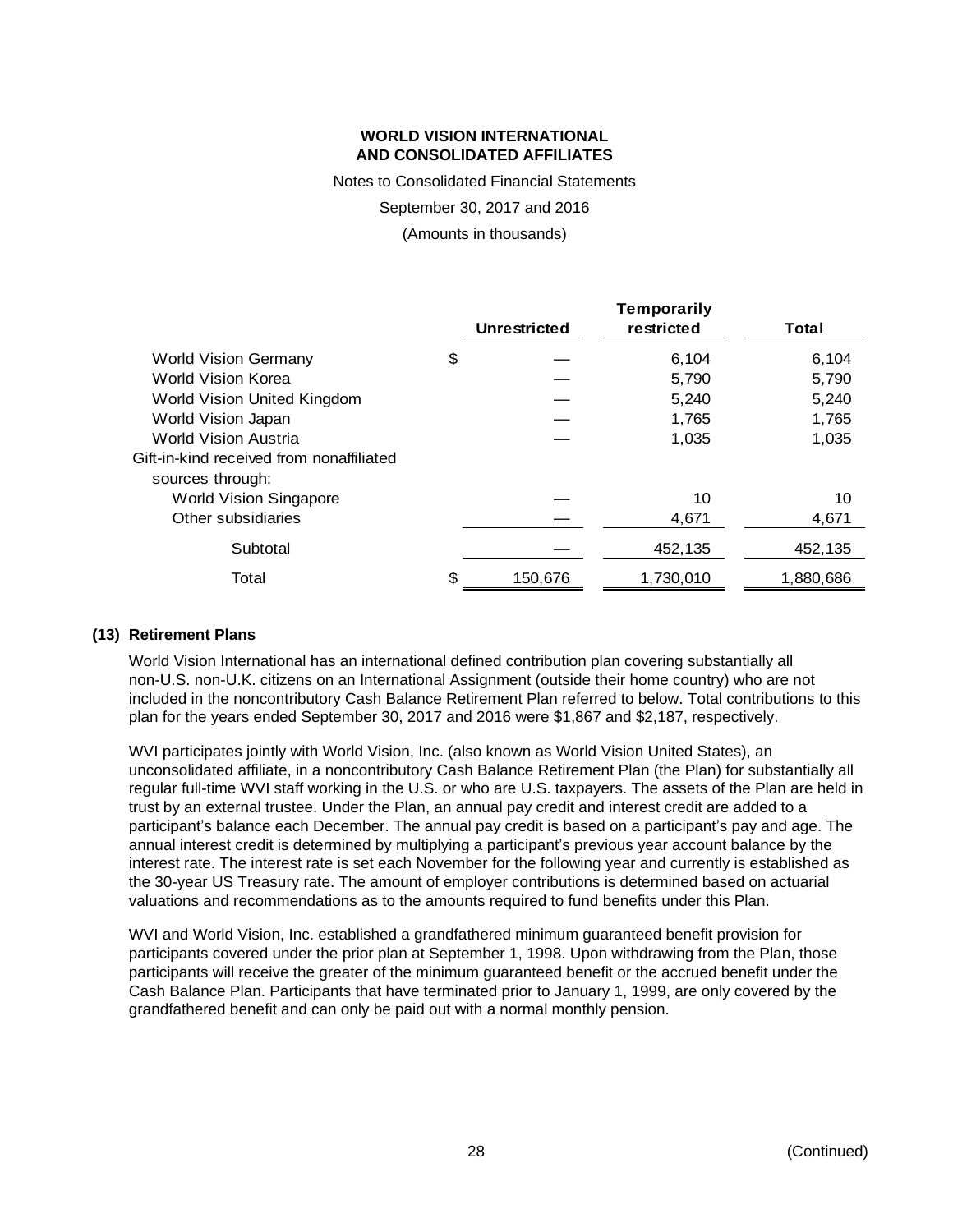Notes to Consolidated Financial Statements

September 30, 2017 and 2016

(Amounts in thousands)

The following table sets forth the actuarial assumptions related to the Plan. Assumptions as of September 30, 2017 and 2016 are as follows:

|                                | 2017      | 2016  |
|--------------------------------|-----------|-------|
| Discount rate                  | $3.25 \%$ | 2.85% |
| Expected return on Plan assets | 6.50      | 6.50  |
| Rate of compensation increase  | 3.50      | 3.50  |

Each year, the discount rate is determined as of the measurement date based on a review of interest rates associated with long-term high-quality debt instruments. The rate is based on management's understanding of the current economic environment and the Plan's expected future benefit payments. The expected return on Plan assets represents the long-term rate of return that the Retirement Investment Committee assumes will be earned over the life of the pension assets. Management believes the assumed rate is appropriate based on historical returns.

The following tables provide a reconciliation of benefit obligations, Plan assets, and funded status of the Plan for the years ended September 30, 2017 and 2016:

|                                 | 2017         |                   | 2016       |                   |
|---------------------------------|--------------|-------------------|------------|-------------------|
|                                 | <b>WVI</b>   | <b>Total plan</b> | <b>WVI</b> | <b>Total plan</b> |
| Change in benefit obligations:  |              |                   |            |                   |
| Projected benefit obligations   |              |                   |            |                   |
| at beginning of year            | \$<br>46,082 | 139,347           | 42,345     | 130,370           |
| Service cost                    | 2,360        | 7,510             | 2,473      | 7,456             |
| Interest cost                   | 1,145        | 3,725             | 1,494      | 4,386             |
| Changes in assumptions          | (1,506)      | (4, 541)          | 2,524      | 2,071             |
| Actuarial loss (gain)           | (744)        | (2, 342)          | 854        | 2,581             |
| Benefits paid                   | (4, 331)     | (8, 374)          | (3,528)    | (7, 275)          |
| Expenses paid                   | (61)         | (193)             | (80)       | (242)             |
| Projected benefit obligations   |              |                   |            |                   |
| at end of year                  | \$<br>42,945 | 135,132           | 46,082     | 139,347           |
| Accumulated benefit obligations |              |                   |            |                   |
| at end of year                  | \$<br>39,499 | 124,287           | 41,630     | 125,883           |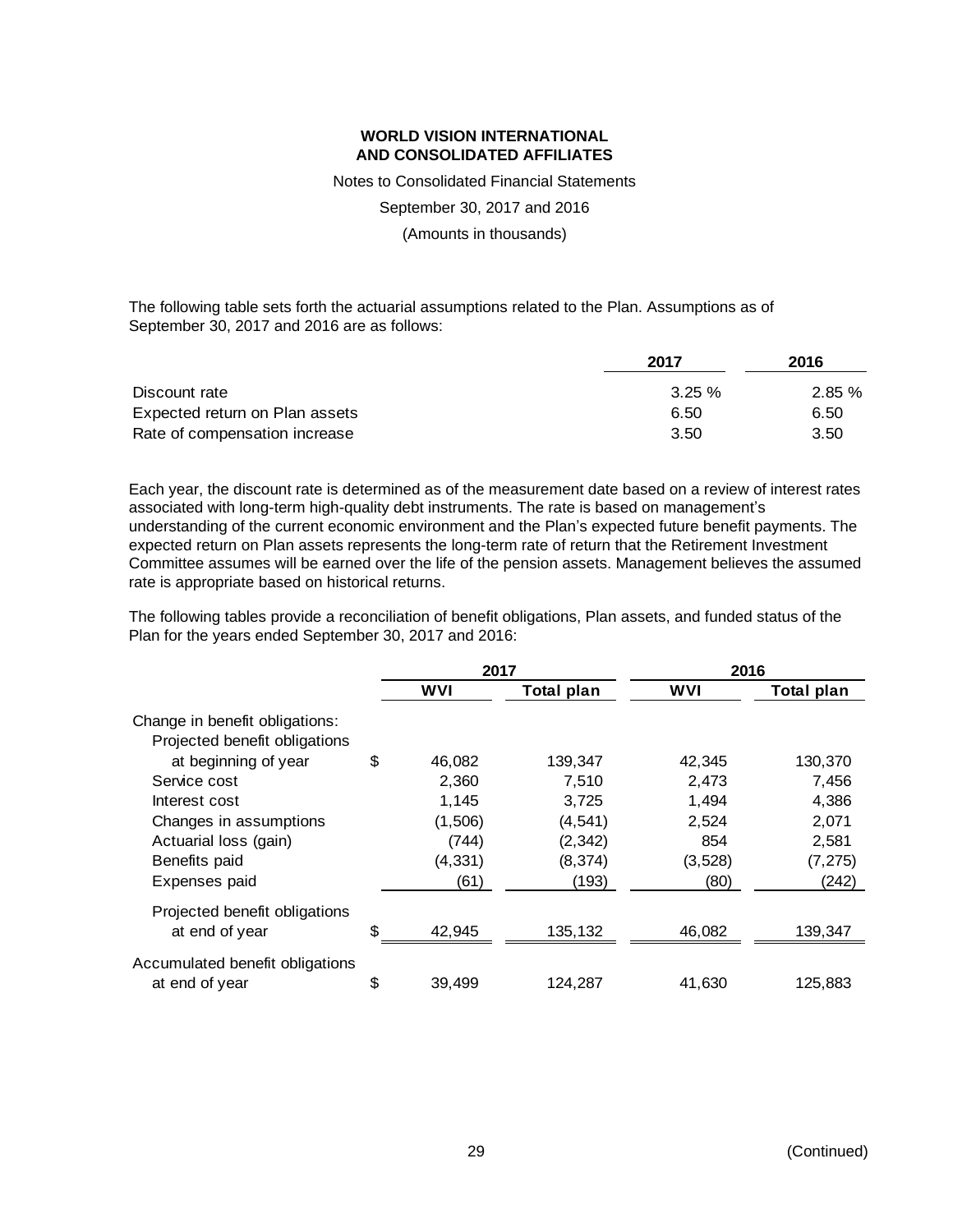Notes to Consolidated Financial Statements

September 30, 2017 and 2016

(Amounts in thousands)

|                              |     |          | 2017              |            | 2016              |
|------------------------------|-----|----------|-------------------|------------|-------------------|
|                              |     | WVI      | <b>Total plan</b> | <b>WVI</b> | <b>Total plan</b> |
| Change in Plan assets:       |     |          |                   |            |                   |
| Plan assets at fair value at |     |          |                   |            |                   |
| beginning of year            | \$  | 42,996   | 130,017           | 37,587     | 115,722           |
| Actual return on Plan assets |     | 3,553    | 11,180            | 5.079      | 15,362            |
| Employer contributions       |     | 534      | 1,600             | 2,150      | 6,450             |
| Benefits paid                |     | (4, 331) | (8,374)           | (3,528)    | (7, 275)          |
| Expenses paid                |     | (61)     | (193)             | (80)       | (242)             |
| Changes in assumptions       |     | (33)     |                   | 1,788      |                   |
| Plan assets at fair value at |     |          |                   |            |                   |
| end of year                  | \$. | 42,658   | 134,230           | 42,996     | 130,017           |
| <b>Funded status</b>         | \$  | (287)    | (902)             | (3,086)    | (9,330)           |

|                                                                                            |   | 2017  | 2016    |
|--------------------------------------------------------------------------------------------|---|-------|---------|
| Amounts recognized in the statements of financial position<br>consist of:                  |   |       |         |
| Funded status asset (liability)                                                            | S | (287) | (3,086) |
| Total amount recognized                                                                    | S | (287  | (3,086) |
| Amounts recognized in unrestricted net assets consist of:<br>Pension actuarial gain/(loss) |   | 3.844 | 1.708   |

Net periodic benefit cost for WVI includes the following components for the years ended September 30:

|                                |    | 2017     | 2016    |
|--------------------------------|----|----------|---------|
| Service cost                   | \$ | 2,360    | 2,473   |
| Interest cost                  |    | 1.145    | 1,494   |
| Expected return on plan assets |    | (2, 485) | (2,629) |
| Amortization of net loss       |    | 559      | 848     |
| Net periodic benefit cost      | S. | 1.579    | 2,186   |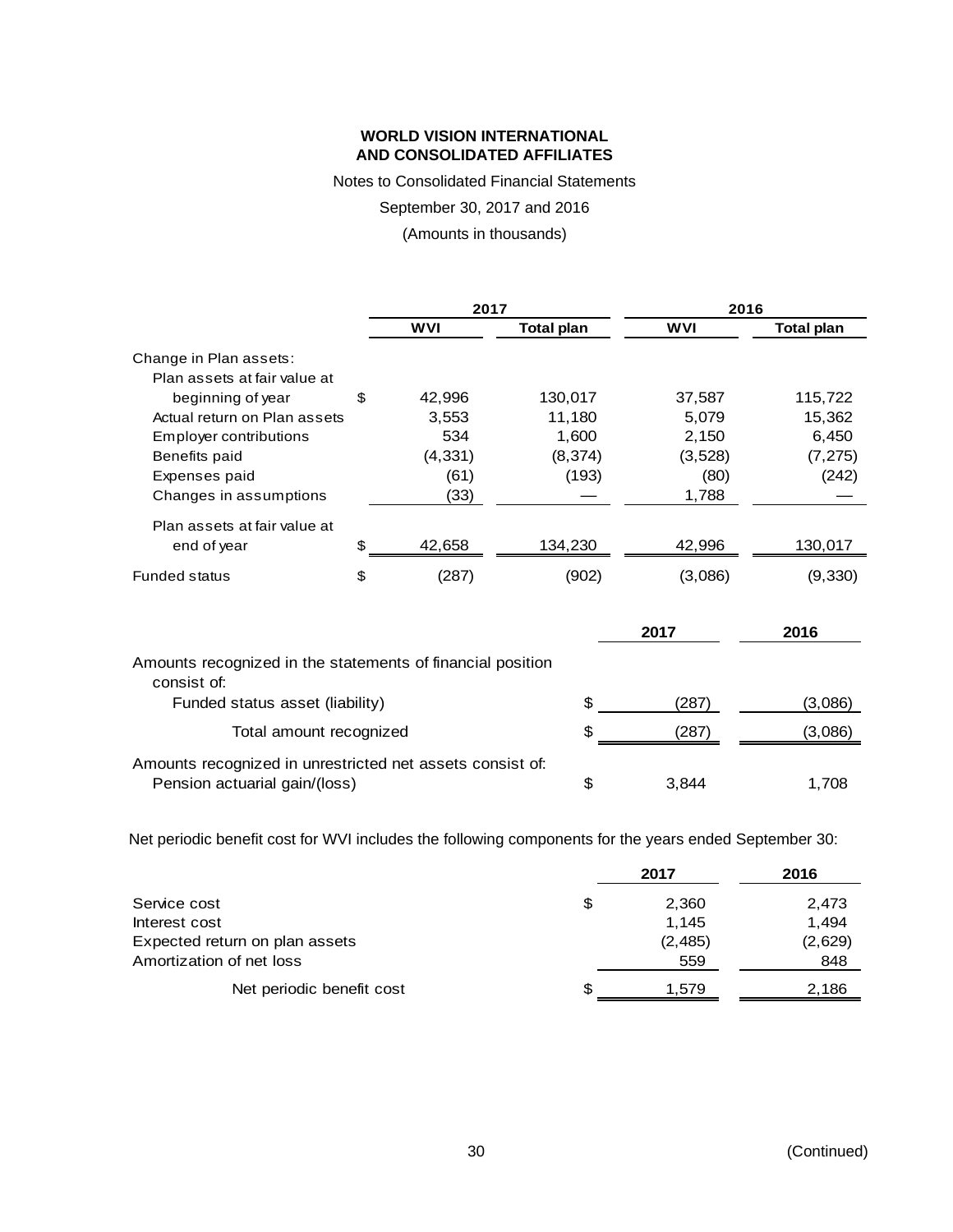Notes to Consolidated Financial Statements

September 30, 2017 and 2016

(Amounts in thousands)

The Plan employs an asset allocation investment strategy designed to achieve a diversified portfolio mix that will maximize return while maintaining a moderate risk profile. The Plan does not employ leverage and is prohibited by policy from investing in derivative financial instruments.

# *(a) Fair Value of Plan Assets*

The following table presents total plan assets that are measured at fair value at September 30, 2017:

|                                                | September 30, |         |         |         |
|------------------------------------------------|---------------|---------|---------|---------|
|                                                | 2017          | Level 1 | Level 2 | Level 3 |
| Cash equivalents                               | \$<br>963     | 183     | 780     |         |
| <b>Equity securities</b>                       | 24,562        | 24,560  |         | 2       |
| Mutual funds:                                  |               |         |         |         |
| Equities                                       | 24,839        | 24,839  |         |         |
| <b>Bonds</b>                                   | 9,396         | 9,396   |         |         |
| Government agencies                            | 12,689        | 12,689  |         |         |
| Other fixed income                             | 49,622        | 49,622  |         |         |
| Total plan assets<br>measured at<br>fair value | 122,071       | 121,289 | 780     | 2       |
| Plan assets measured<br>at NAV                 | 12,159        |         |         |         |
| Total plan assets                              | \$<br>134,230 | 121,289 | 780     | 2       |

Plan assets measured at fair value using the net asset value (NAV) per share (or its equivalent) practical expedient have not been categorized in the fair value hierarchy. Assets measured at NAV consist of one real estate fund, which may only be traded quarterly and requires a notification period of at least 90 days.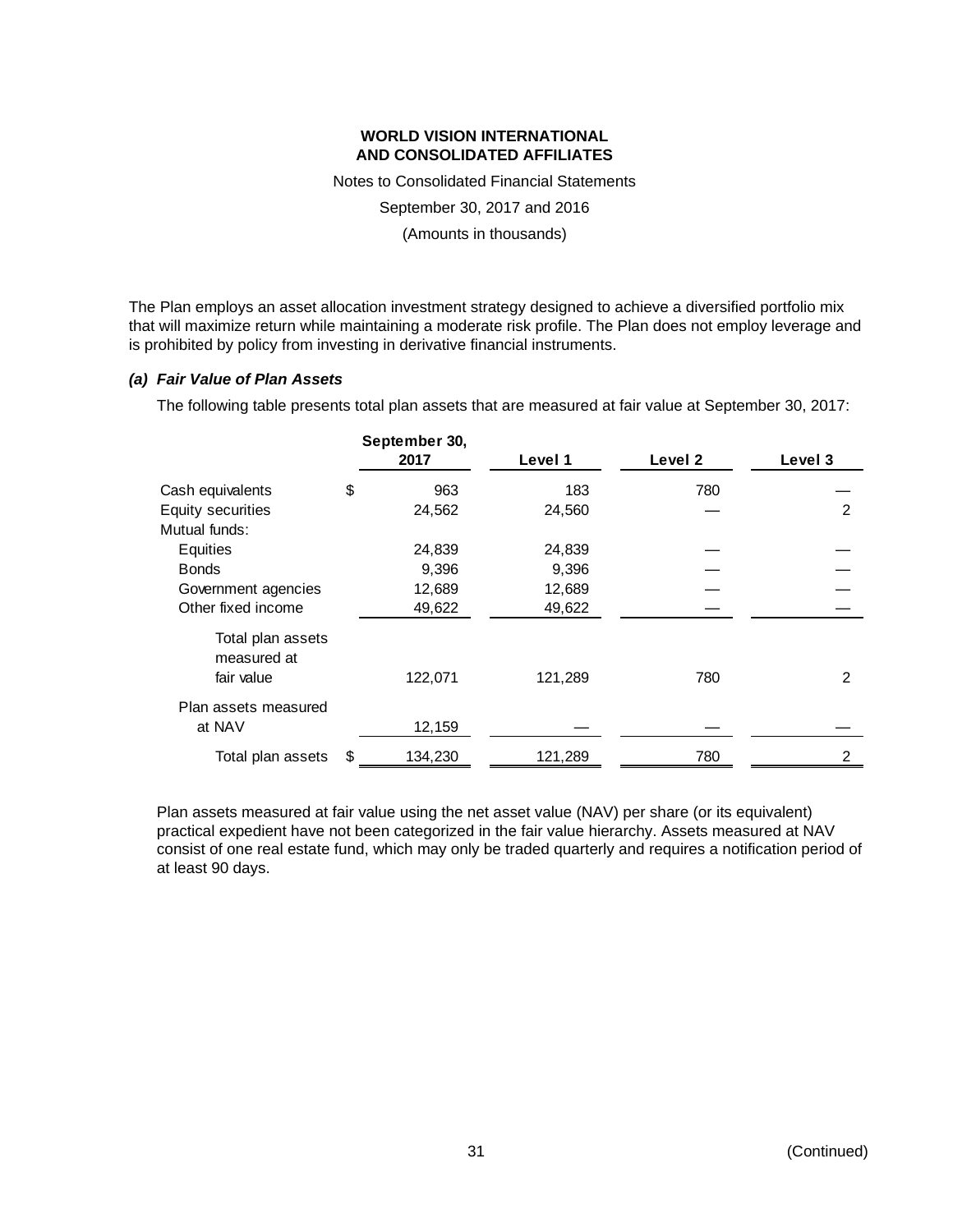Notes to Consolidated Financial Statements

September 30, 2017 and 2016

(Amounts in thousands)

The following table presents assets that are measured at fair value at September 30, 2016:

|                                                | September 30,<br>2016 | Level 1 | Level 2 | Level 3 |
|------------------------------------------------|-----------------------|---------|---------|---------|
| Cash equivalents                               | \$<br>16,267          | 16,267  |         |         |
| <b>Equity securities</b>                       | 8,878                 | 8,878   |         |         |
| Mutual funds:                                  |                       |         |         |         |
| Equities                                       | 74,802                | 74,802  |         |         |
| <b>Bond</b>                                    | 22,345                | 22,345  |         |         |
| Real estate investment trusts                  | 1,842                 | 1,842   |         |         |
| Master limited partnerships                    | 5,883                 | 5,883   |         |         |
| Total plan assets<br>measured at<br>fair value | 130,017               | 130,017 |         |         |
| Plan assets measured<br>at NAV                 |                       |         |         |         |
| Total plan assets                              | \$<br>130,017         | 130,017 |         |         |

The majority of the investments held by the Plan have been classified within Level 1. The Plan holds some investments within Level 2 in which the fair value is determined through other significant observable inputs.

### *(b) Estimated Future Payments*

Due to the funded status of the Plan, the Plan contribution for the year ending September 30, 2018 is expected to be \$0. Assuming all participants commenced benefit payments at age 65 in the form of an immediate lump-sum payout, the following schedule estimates future benefit payments, including expected future service:

|           | <b>WVI</b>   | <b>Total plan</b> |
|-----------|--------------|-------------------|
| 2018      | \$<br>5,730  | 17,190            |
| 2019      | 4,504        | 13,511            |
| 2020      | 4,790        | 14,371            |
| 2021      | 5,145        | 15,436            |
| 2022      | 3,923        | 11,769            |
| 2023-2027 | 17,683       | 53,047            |
|           | \$<br>41,775 | 125,324           |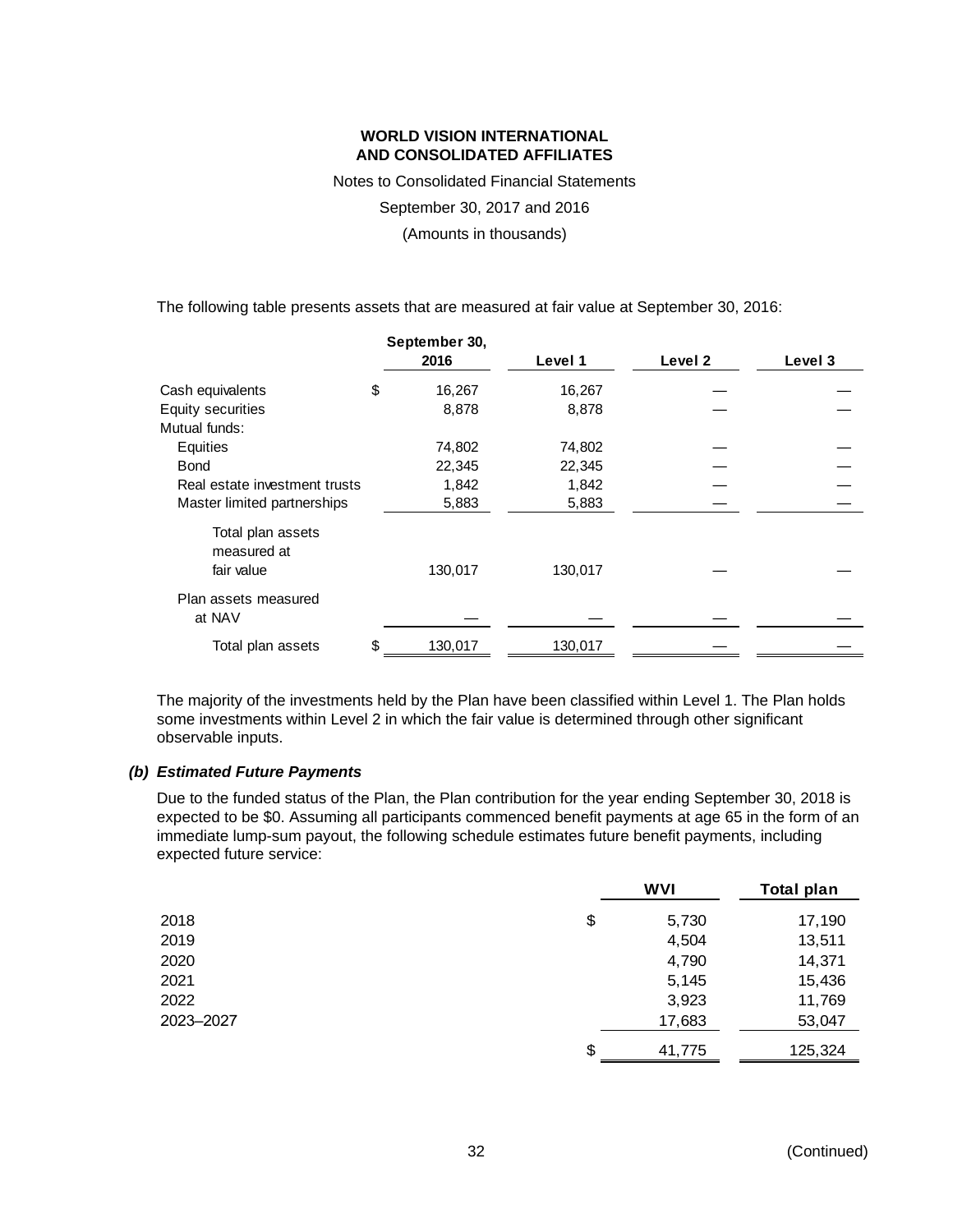Notes to Consolidated Financial Statements

September 30, 2017 and 2016

(Amounts in thousands)

### **(14) Leases**

The Organization has commitments related to operating leases for building facilities, equipment, and land at September 30, 2017 and 2016.

Future minimum lease payments for the Organization with remaining terms of one year or more at September 30, 2017 are as follows:

| Fiscal year:        |              |
|---------------------|--------------|
| 2018                | \$<br>12,453 |
| 2019                | 5,801        |
| 2020                | 4,809        |
| 2021                | 3,987        |
| 2022                | 2,966        |
| 2023 and thereafter | 1,743        |
|                     | \$<br>31,759 |

Lease and rent expense for the years ended September 30, 2017 and 2016 was \$17,089 and \$16,462, respectively.

### **(15) VisionFund Azercredit**

In February 2015 and December 2015, the economy of Azerbaijan was significantly impacted by a series of currency devaluations. During that period, the value of the currency fell from 0.78 manats per U.S. dollar to 1.55 manats per U.S. dollar, and since then has fallen further to 1.7 manats per dollar as of September 30, 2017. This devaluation, combined with general market and economic uncertainty in the country of Azerbaijan, impacted the ability of VF Azercredit to collect loans issued to MFI clients.

VF Azercredit sought to assist customers that are experiencing financial difficulty by renegotiating and restructuring client loans. The restructured portfolio included modifications of interest rates, principal or accrued interest amounts, payment amounts, length of term, currency, or a combination thereof. During the year ended September 30, 2016, VF Azercredit modified 27,241 loans as troubled debt restructurings. As of September 30, 2016, the modified outstanding value of troubled debt restructurings was \$21,588. During the year ended September 30, 2017, VF Azercredit wrote off uncollectible loans receivable of \$22,015 which had previously been fully reserved. As of September 30, 2017, VF Azercredit had no remaining loans receivable.

In October 2014, a number of local nongovernmental organizations (NGOs) in the country of Azerbaijan, including representatives and branches of international NGOs, became the subject of a criminal investigation by the government of Azerbaijan. As part of the investigation into World Vision Azerbaijan, VF Azercredit's main bank accounts were blocked for the period of investigation from October 2014 through October 2015. No charges were filed against VF Azercredit or World Vision related to this investigation.